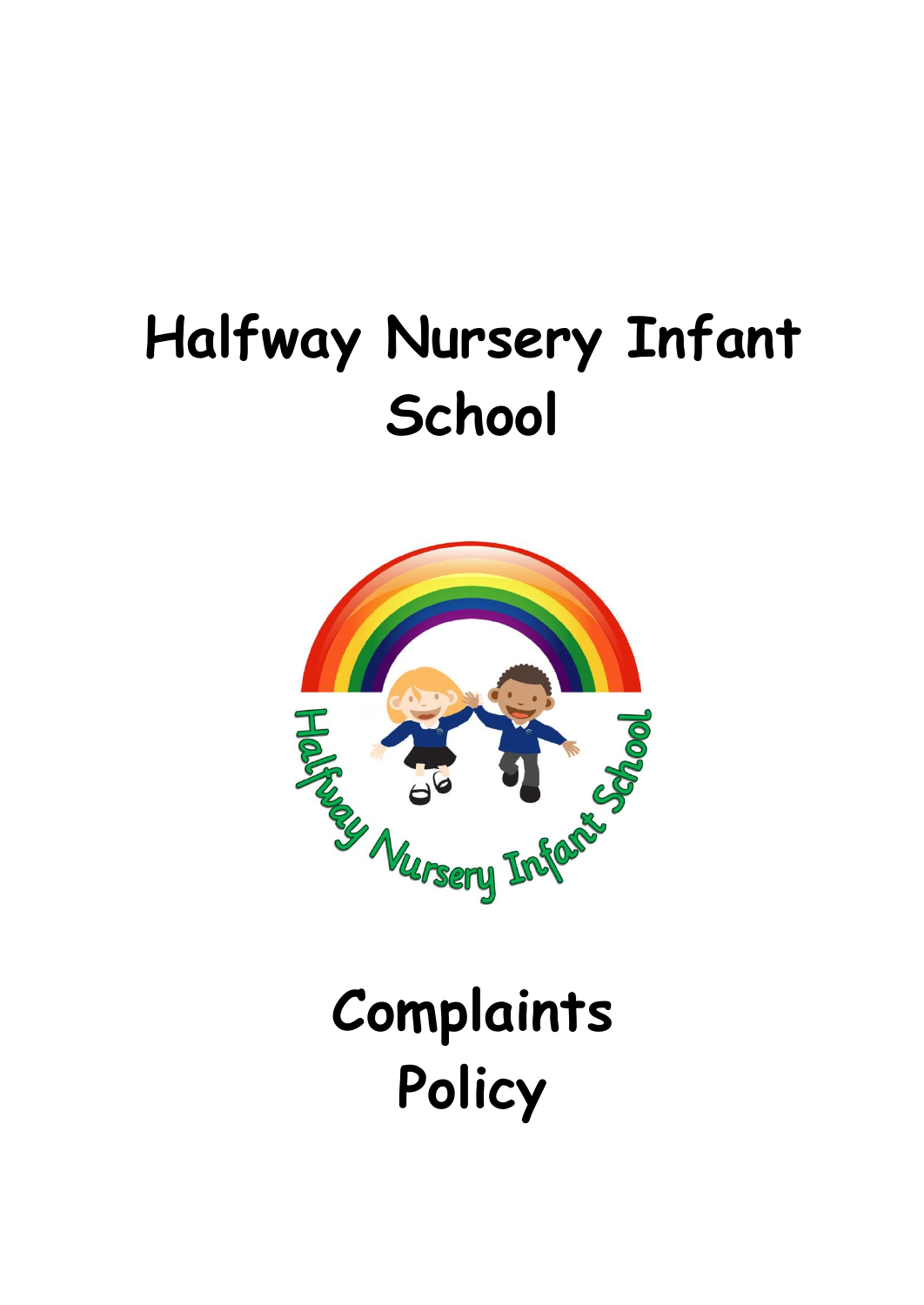| Date Policy Written / Updated: | November 2020 |
|--------------------------------|---------------|
| Date Policy accepted:          |               |
| Date of Next Review:           | November 2021 |
| Signed (Headteacher)           |               |
| Signed (Chair of Governors)    |               |
| Minute Number                  |               |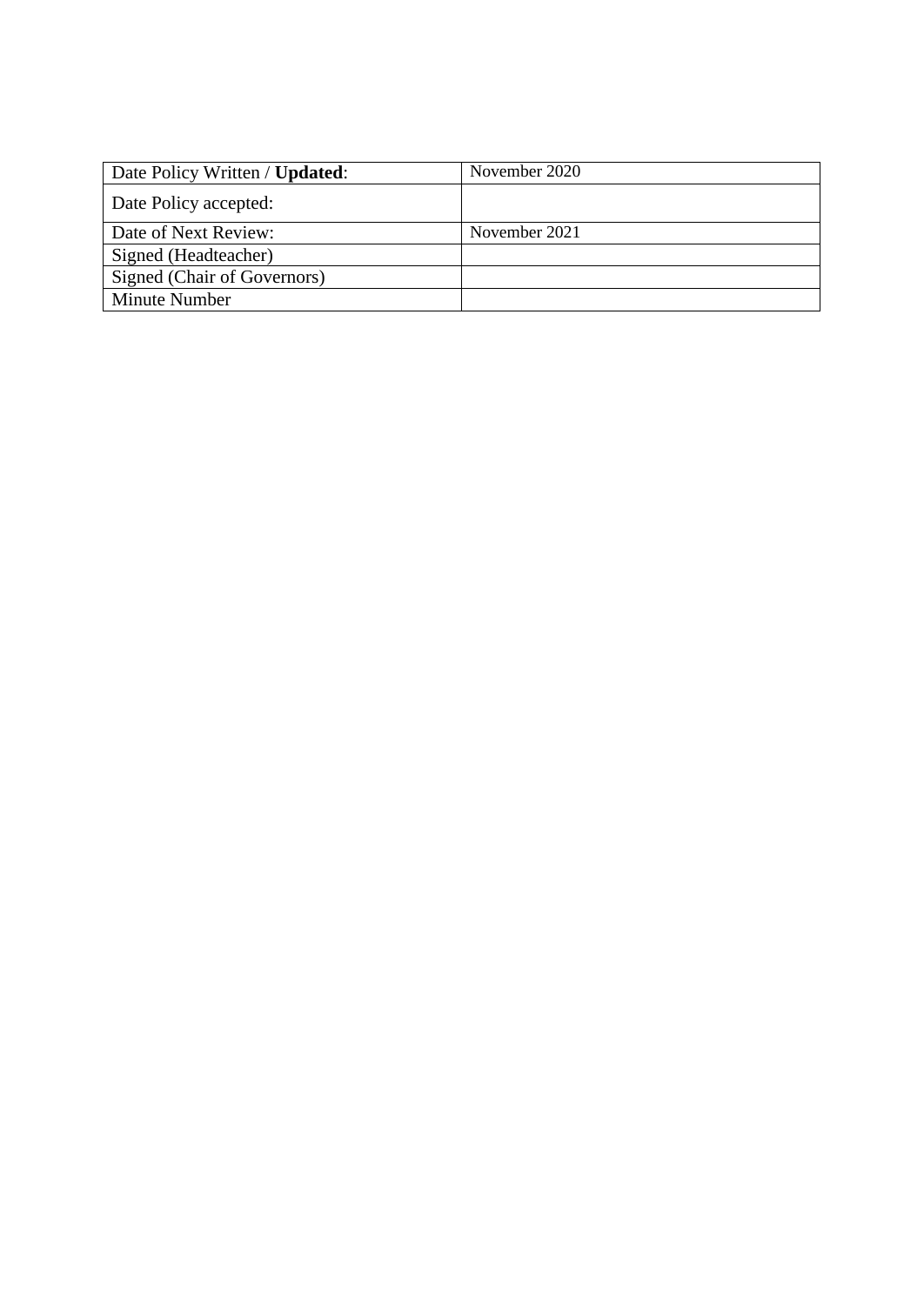# **Complaints Procedures**

# **Introduction**

Section 29 of the Education Act 2002, places a duty on Governing Bodies of all maintained schools and maintained nursery schools in England, to have in place a procedure to deal with complaints relating to the school and to any community facilities or services that the school provides. The law also requires the procedure to be publicised.

Where there are established statutory and other procedures for dealing with a complaint, these will be followed. These guidelines therefore do not cover those matters for which such a procedure already exists such as:

- Admissions to schools
- Exclusions from school
- Special Educational Needs Provision
- School re-organisation
- Matters concerned with the school curriculum
- Serious complaints against school staff
- Child Protection issues
- Public examinations

## **Extended Services**

It is also recommended that the governing body ensure that any third party providers offering community services or facilities through the school premises or using school facilities (even if it is hiring it out for a function or meeting) have their own complaints procedures in place.

Please contact the relevant Service or the Advice and Conciliation Service for further guidance.

# **Underlying Principles**

Complaints should be treated seriously and courteously and given the time they require to be heard. It is important to the school that complainants have confidence in these procedures and know that their case will be investigated impartially.

Complainants should be advised at the earliest possible stage about:

- The scope, if any, for pursuing their complaint and the extent of the procedure for dealing with it
- The way in which the complaint is likely to be handled

Taking informal concerns seriously at the earliest stage will reduce the numbers that develop into formal complaints.

The key to guaranteeing a successful outcome is to ensure that the correct procedure is followed from the outset. If Governors or Head Teachers are unsure of the procedure to be followed, the flow chart towards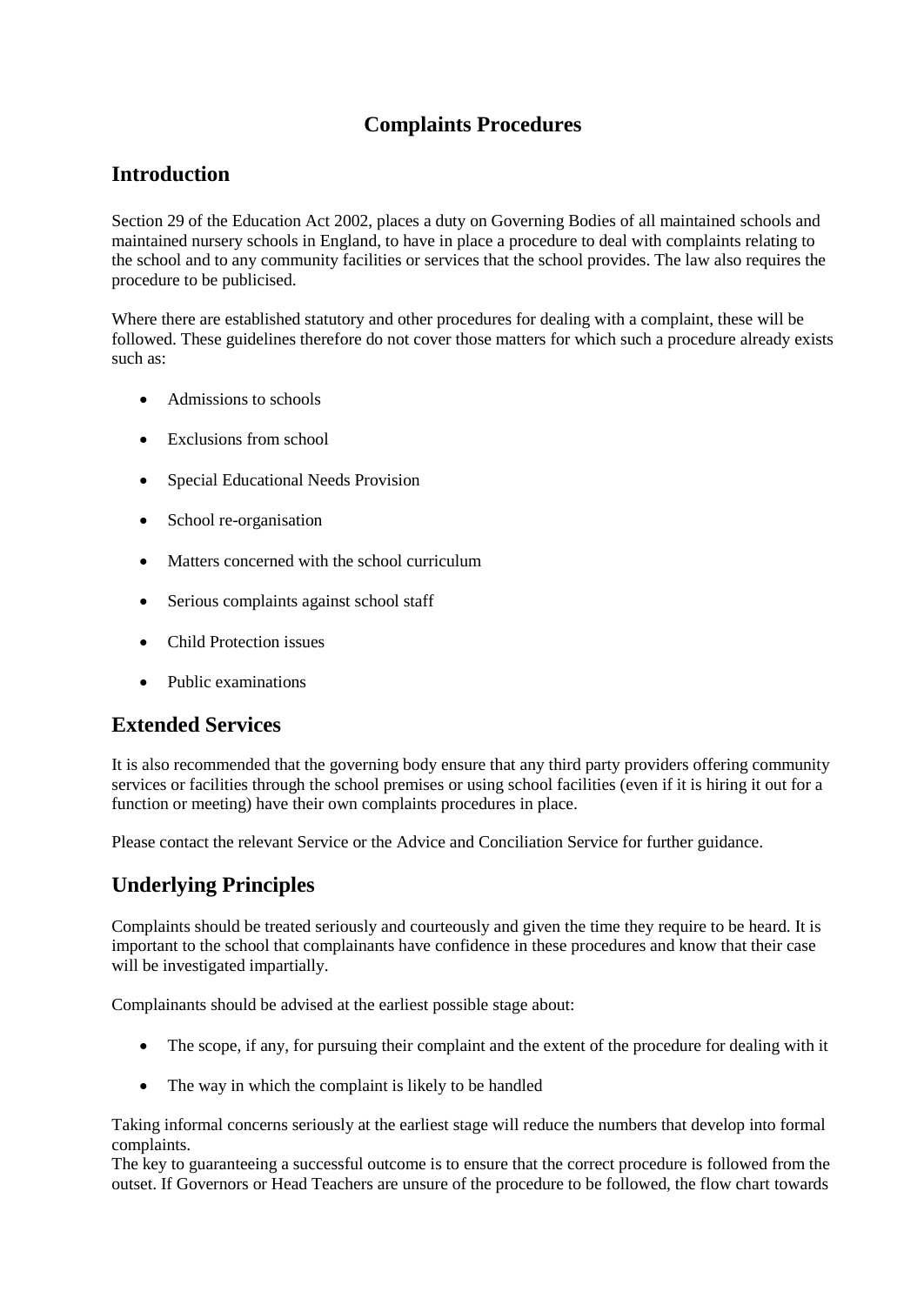the end of this guide should be consulted. In addition, the Advice and Conciliation Service may be contacted for further information and advice. It may well be the case that action taken under the complaints procedure may lead to action being initiated under other, for example statutory, procedures. In these instances, the investigations under the complaints procedure should be suspended until action under other (including appeals) procedures has been concluded. The complainant should be advised that alternative action is being taken, but will have to remain confidential until that procedure has been completed. The complainant should also be advised of any likely delay in the final resolution of the complaint that will result.

## **Definition of a Complaint**

For schools, the definition of a complaint within the terms of the procedures described here is an expression of dissatisfaction verbally or in writing by parents or carers of children who attend the school, or from neighbours of the school or school community affected by the services the school provides.

After initial investigation of a complaint, a decision may well be made to use the discipline, capability or other appropriate procedure.

Anonymous complaints will not normally be considered under the procedure set out here.

The procedure set out in the following pages outlines the stages both formal and informal through which a complaint made against the school will proceed. At all stages, the aim is resolution to the satisfaction of both parties and a mutual understanding of the problems believed to exist in order that improvements can be made where necessary.

**Where agreement and resolution cannot be reached, the aim of the procedure is to ensure that all parties are treated fairly and equitably.**

**Conciliation or mediation between school and complainant can be considered at any time within the informal or formal stages as set out in this guide**. **The Advice and Conciliation Service within the Local Authority is independent of the school and can be contacted at any stage for advice and guidance.**

## **Unreasonable Complainants**

We are committed to dealing with all complaints fairly and impartially, and to providing a high quality service to those who complain. We will not normally limit the contact complainants have with the school. However, we do not expect our staff to tolerate unacceptable behaviour and will take action to protect staff from that behaviour, including that which is abusive, offensive or threatening.

We define unreasonable complainants as those who, because of the frequency or nature of their contacts with the school, hinder the consideration of their or other people's complaints.

A complaint may be regarded as unreasonable when the person making the complaint:-

• refuses to articulate their complaint or specify the grounds of a complaint or the outcomes sought by raising the complaint, despite offers of assistance;

• refuses to co-operate with the complaints investigation process while still wishing their complaint to be resolved;

• refuses to accept that certain issues are not within the scope of a complaints procedure;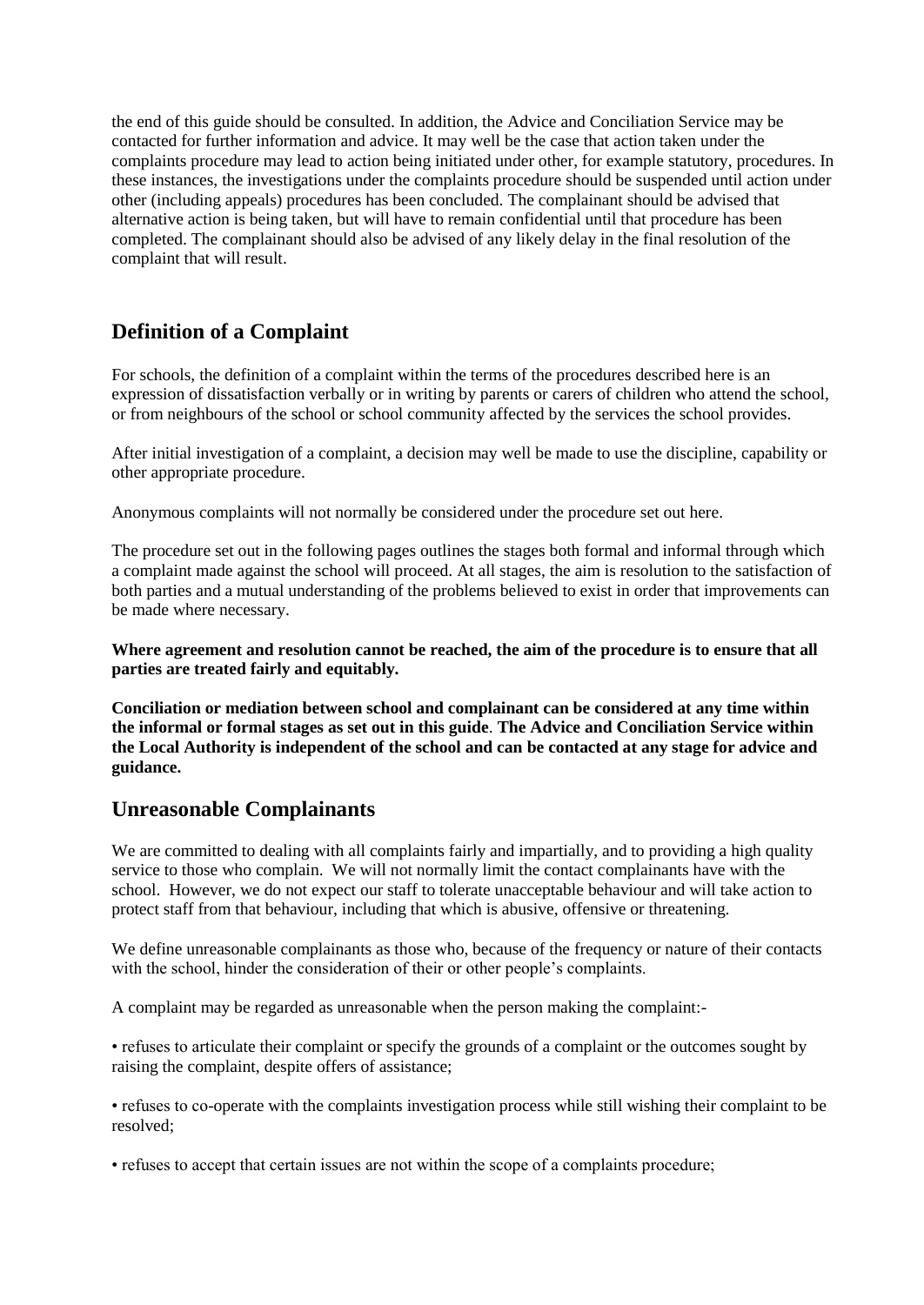• insists on the complaint being dealt with in ways which are incompatible with the adopted complaints procedure or with good practice;

• introduces trivial or irrelevant information which the complainant expects to be taken into account and commented on, or raises large numbers of detailed but unimportant questions, and insists they are fully answered, often immediately and to their own timescales;

• makes unjustified complaints about staff who are trying to deal with the issues, and seeks to have them replaced;

• changes the basis of the complaint as the investigation proceeds;

• repeatedly makes the same complaint (despite previous investigations or responses concluding that the complaint is groundless or has been addressed);

• refuses to accept the findings of the investigation into that complaint where the school's complaint procedure has been fully and properly implemented and completed including referral to the Department for Education;

• seeks an unrealistic outcome;

• makes excessive demands on school time by frequent, lengthy, complicated and stressful contact with staff regarding the complaint in person, in writing, by email and by telephone while the complaint is being dealt with.

A complaint may also be considered unreasonable if the person making the complaint does so either faceto-face, by telephone or in writing or electronically:-

• maliciously;

- aggressively;
- using threats, intimidation or violence;
- using abusive, offensive or discriminatory language;
- knowing it to be false;
- using falsified information;

• publishing unacceptable information in a variety of media such as in social media

websites and newspapers.

Complainants should limit the numbers of communications with a school while a complaint is being progressed. It is not helpful if repeated correspondence is sent (either by letter, phone, email or text) as it could delay the outcome being reached.

Whenever possible, the headteacher or Chair of Governors will discuss any concerns with the complainant informally before applying an 'unreasonable' marking.

If the behaviour continues the headteacher will write to the complainant explaining that their behaviour is unreasonable and asking them to change it. For complainants who excessively contact the school causing a significant level of disruption, we may specify methods of communication and limit the number of contacts in a communication plan.

This will usually be reviewed after 6 months.

In response to any serious incident of aggression or violence, the concerns and actions taken will be put in writing immediately and the police informed. This may include banning an individual from the school.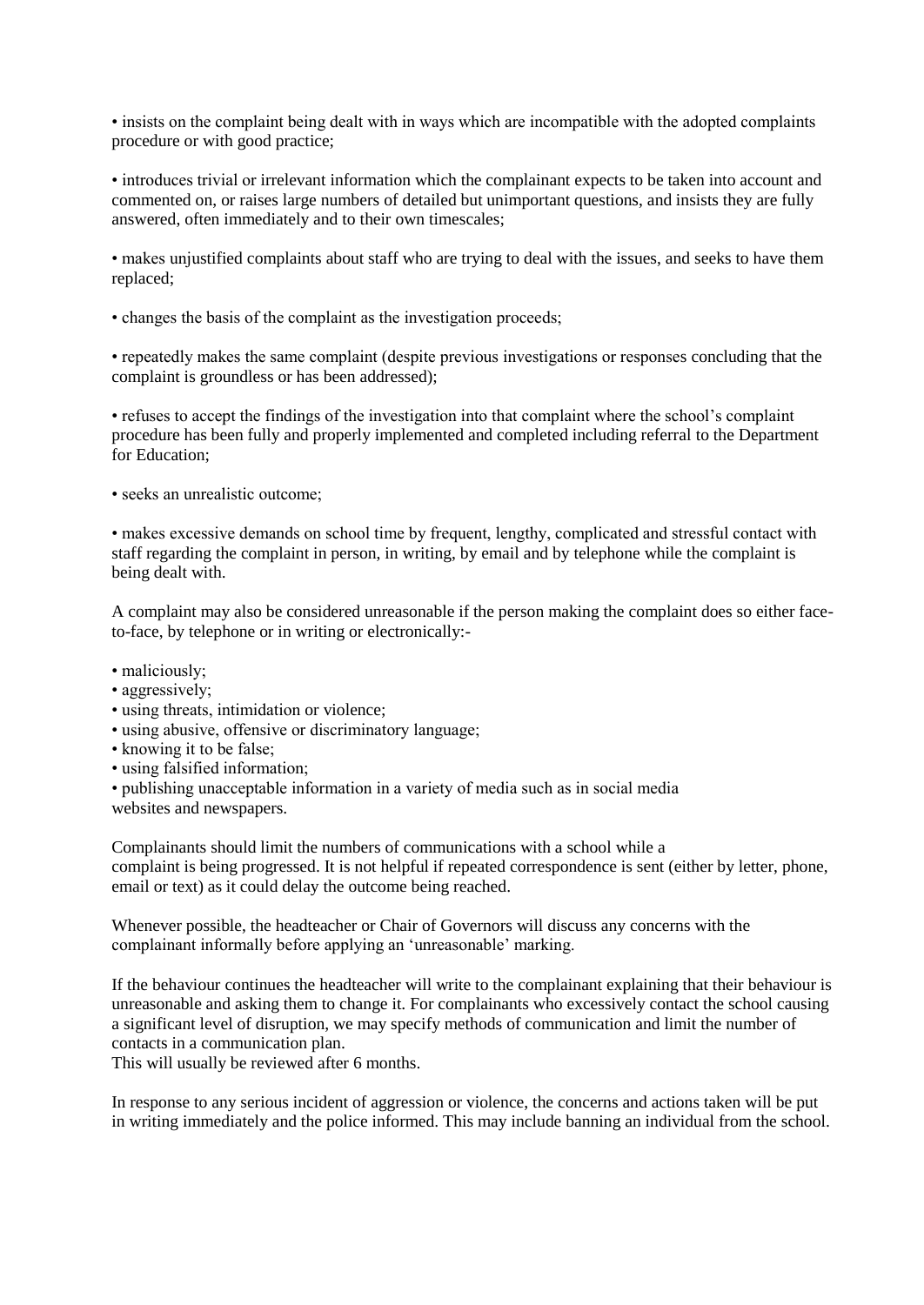## **Barring from the School Premises**

Although fulfilling a public function, schools are private places. The public has no automatic right of entry. Schools will therefore act to ensure they remain a safe place for pupils, staff and other members of their community. If a parent's behaviour is a cause for concern, a school can ask him/her to leave school premises. In serious cases, the headteacher or the local authority can notify them in writing that their implied licence to be on school premises has been temporarily revoked subject to any representations that the parent may wish to make. Schools should always give the parent the opportunity to formally express their views on the decision to bar in writing.

The decision to bar should then be reviewed, taking into account any representations made by the parent, and either confirmed or lifted. If the decision is confirmed the parent should be notified in writing, explaining how long the bar will be in place. Anyone wishing to complain about being barred can do so, by letter or email, to the headteacher or Chair of Governors. However, complaints about barring cannot be escalated to the Department for Education. Once the school's own complaints procedure has been completed, the only remaining avenue of appeal is through the Courts; independent legal advice must therefore be sought.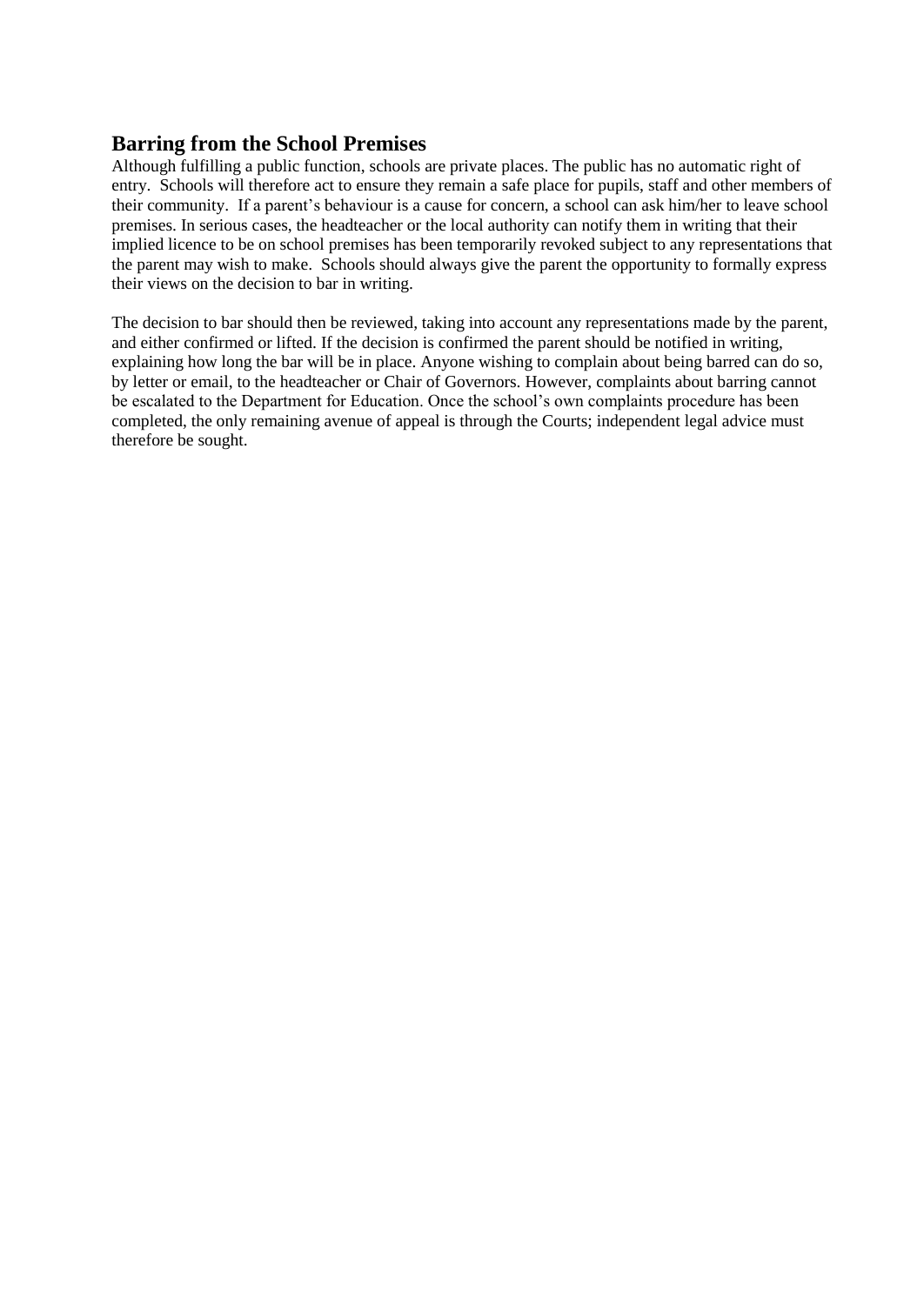## General Principles

#### 1. Publicity

Parents and carers should always know how they can raise concerns or lodge a formal complaint. Complaints procedures should be easily accessible and well publicised.

A summary of how the school deals with complaints should be included in the information that is given to parents when their children join the school. Schools should also prepare leaflets for parents explaining how problems are dealt with and how the complaints procedures work.

Consideration should be given as to whether the procedures need to be made available in languages other than English and whether audio-cassette, Braille or large-print versions are necessary.

It is good practice to advise parents and carers at regular intervals of the procedures.

2. Accessibility

Procedures should be as speedy as possible, consistent and fair to all concerned. Each stage of the procedure should have known time limits. Where it is not possible to meet these, the complainant should be kept informed of progress.

3. Support for complainant

It is important that parents and carers know that at any stage of the procedure they can be accompanied by a friend, relative or representative and to know where they can go for information, advice and advocacy, if required.

4. Support for a person complained against

Staff who may be questioned as part of the investigation of a complaint must feel that they are being treated fairly, that they will have the opportunity to put their case and that a friend or representative may accompany them at any stage.

There is a crucial balance to be maintained between supporting the individual so that his/her rights are maintained and reputation protected, and investigating a complaint thoroughly and impartially.

The complaints procedure is distinct from formal disciplinary proceedings for staff and this will need to be made clear to all concerned. However there may be occasions where a complaint leads to a disciplinary procedure which puts the complaints process on hold. If so, the complainant should be informed of this, without going into details, and updated regularly on likely further delay. After the disciplinary process is completed it will be necessary to decide what further response to the complainant is required.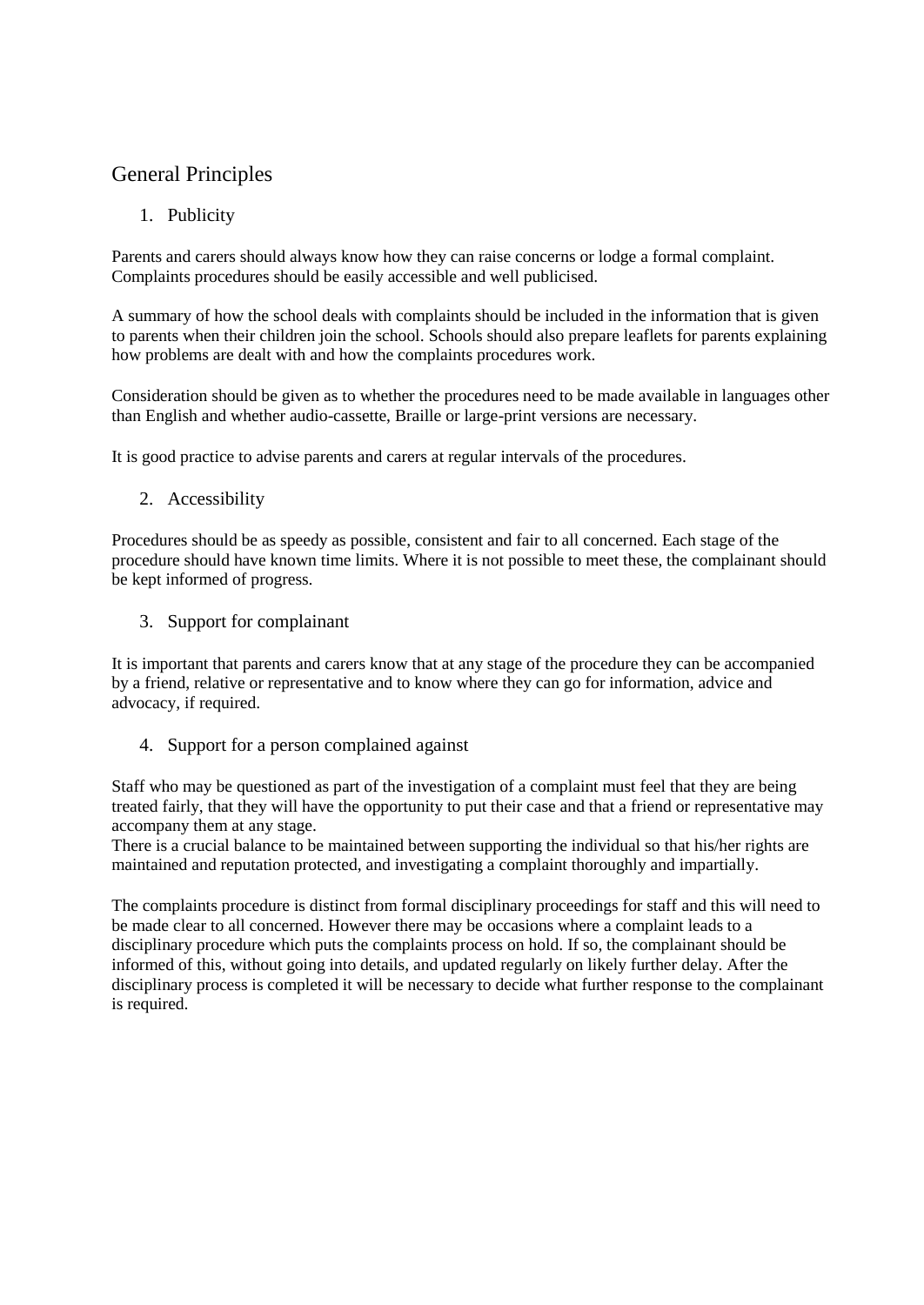#### 5. Confidentiality

It is very important to treat all concerns and complaints with discretion. It is vital that parents and carers feel confident that their complaint will not penalise their child.

However, a complainant will need to be aware that some information will have to be shared with those involved in order that the complaint can be investigated. It is usual to disregard anonymous complaints, but the danger is that they may relate to something serious and the complainant may subsequently surface and say that he/she alerted the school. It should be at the Headteacher or governing body's discretion to decide whether the gravity of an anonymous complaint warrants an investigation.

6. Redress

If the outcome of the complaints procedure shows the school is at fault, it is often sufficient to provide redress in the form of an acknowledgement that the complaint is valid. Alternatively, it may be appropriate to offer one or more of: an apology, an explanation, a promise that the event complained of will not recur, an undertaking to review school policies or practices in the light of the complaint, or, in appropriate circumstances, financial compensation. Fear of litigation should not prevent a school from admitting to parents when mistakes have been made, but it is recommended that advice be sought from the Local Authority if it is possible that the parent might take legal action.

7. Staff Awareness and Training

All staff should be aware of the procedures, as potentially many will be involved with handling complaints, especially at the informal level. To be confident in doing so depends on them having clear information about the procedures, reassurances that senior staff are committed to the procedures and some basic training in dealing with people who are upset or angry. All staff should also have clear information about which staff have which responsibilities so that parents do not get continually passed from one to another.

#### 8. Record Keeping

Complaints should be recorded and monitored regularly by staff and governors. It is recommended that recording should begin at the point when an initial concern or complaint cannot be resolved immediately but needs some investigation and/or consultation with others in school and a subsequent report back to the parent.

Recording at the earliest stage need only be a very basic record of the complaint, giving the date, name of parent and general nature of the complaint. A pro-forma or a 'comments and complaints' book could be used.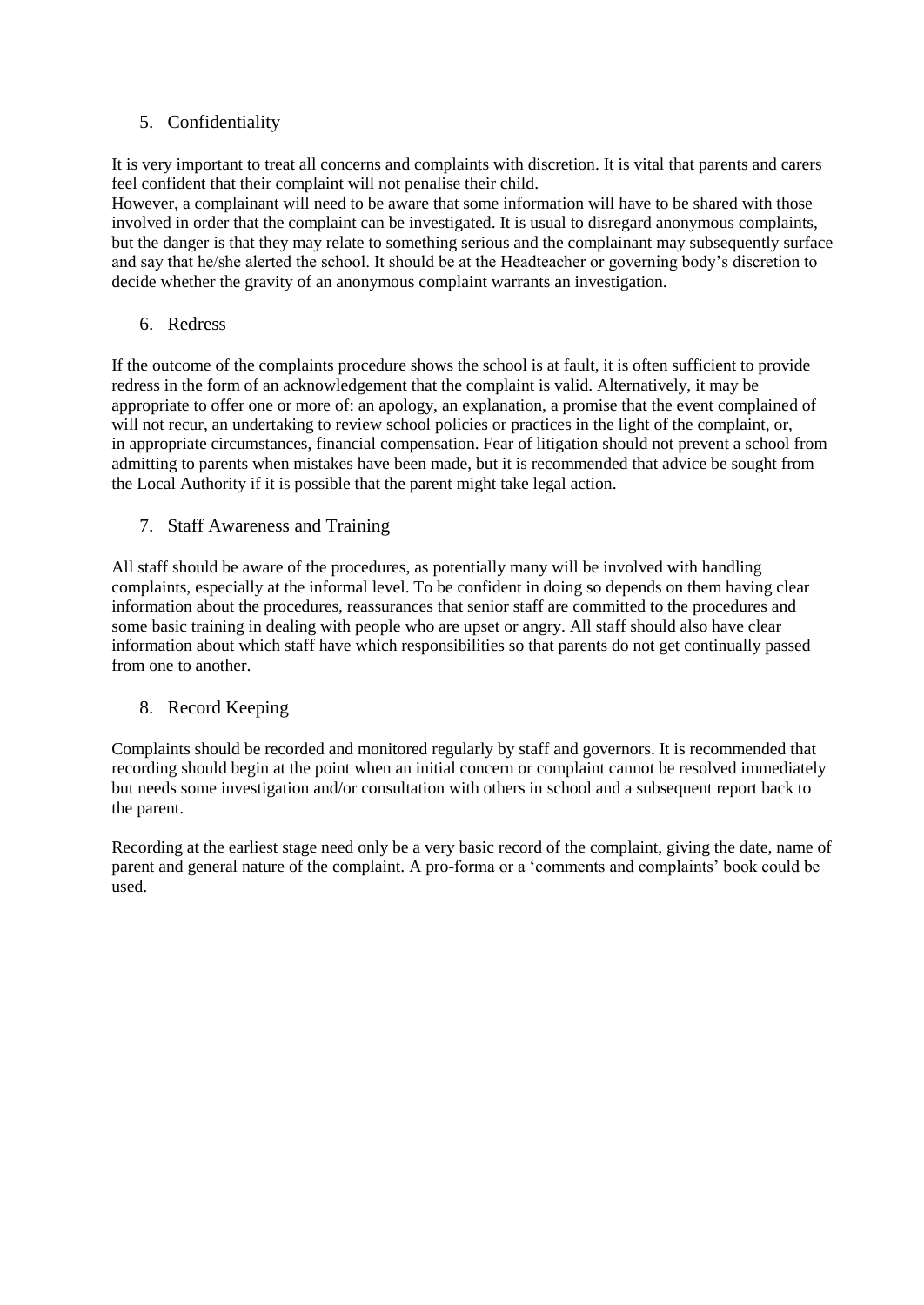## A Staged Approach

Governing bodies are advised to adopt a staged approach as follows:

#### Stage 1: The First Contact

There needs to be clarity as to the difference between a concern and a complaint. Taking informal concerns seriously at an early stage will reduce the number that develop into formal complaints. There are many occasions where concerns are resolved straight away through the class teacher, head teacher or other staff, depending on who is first approached. Parents and carers should feel able to raise concerns with members of staff informally. On occasion it may be appropriate for someone to act on behalf of a parent and this must be taken into consideration.

It may be unclear at first whether a parent or carer is asking a question or expressing an opinion rather than making a complaint. A parent or carer may want a preliminary discussion about an issue to help decide whether he or she wishes to take it further.

#### Stage 2: Referral to the Headteacher / Named Senior Officer (Paula Bestall)

At this stage it will be apparent that the concern is a definite complaint and should be investigated according to school guidelines (See Model Complaints Procedures attached) to ensure consistency and to make sure that nothing happens which could make it difficult for later stages to proceed smoothly.

In some cases the headteacher may already have been involved in looking at the matter; in other cases it may be his/her first involvement and in a large school it may be appropriate to delegate the investigation at this stage to another member of staff. What is important is that a staged procedure exists which reassures complainants that their grievance will be heard by more than one person, and that headteachers ensure that their involvement will not predominate at every stage of a particular complaint.

In some instances, headteachers will have been involved at Stage 1, or the complaint may be against them, in which cases Stage 2 should be carried out by the Chair of Governors. In other cases, where the headteacher has delegated the investigation at Stage 2 to another member of staff, s/he is advised to become involved if the parent is not satisfied, before the Stage 2 process is completed and the matter referred to the governing body.

#### Stage 3: Review by the Governing Body or Governing Body Complaints Panel

It is anticipated that complaints should rarely reach this formal level, but it is important that governing bodies are prepared to deal with them when necessary. At this stage schools may wish to seek advice from the Local Authority or Diocese as appropriate.

It is important that this review is not only independent and impartial but that it is seen to be so. Complaints should always be considered by a panel, **not** by the full governing body. Some governors may have previous knowledge of the problem which led to the complaint being made and would be unable to give fair and impartial consideration to the issue. Furthermore should a complaint result in disciplinary action against a member of staff it would be necessary for there to be sufficient governors with no prior involvement to form a staff disciplinary committee.

It is recommended that the panel appoint a clerk to minute the meeting. The clerk would be the contact point for the complainant and be required to:

• Set the date, time and venue of the hearing, ensuring that the dates are convenient to all parties and that the venue and proceedings are accessible.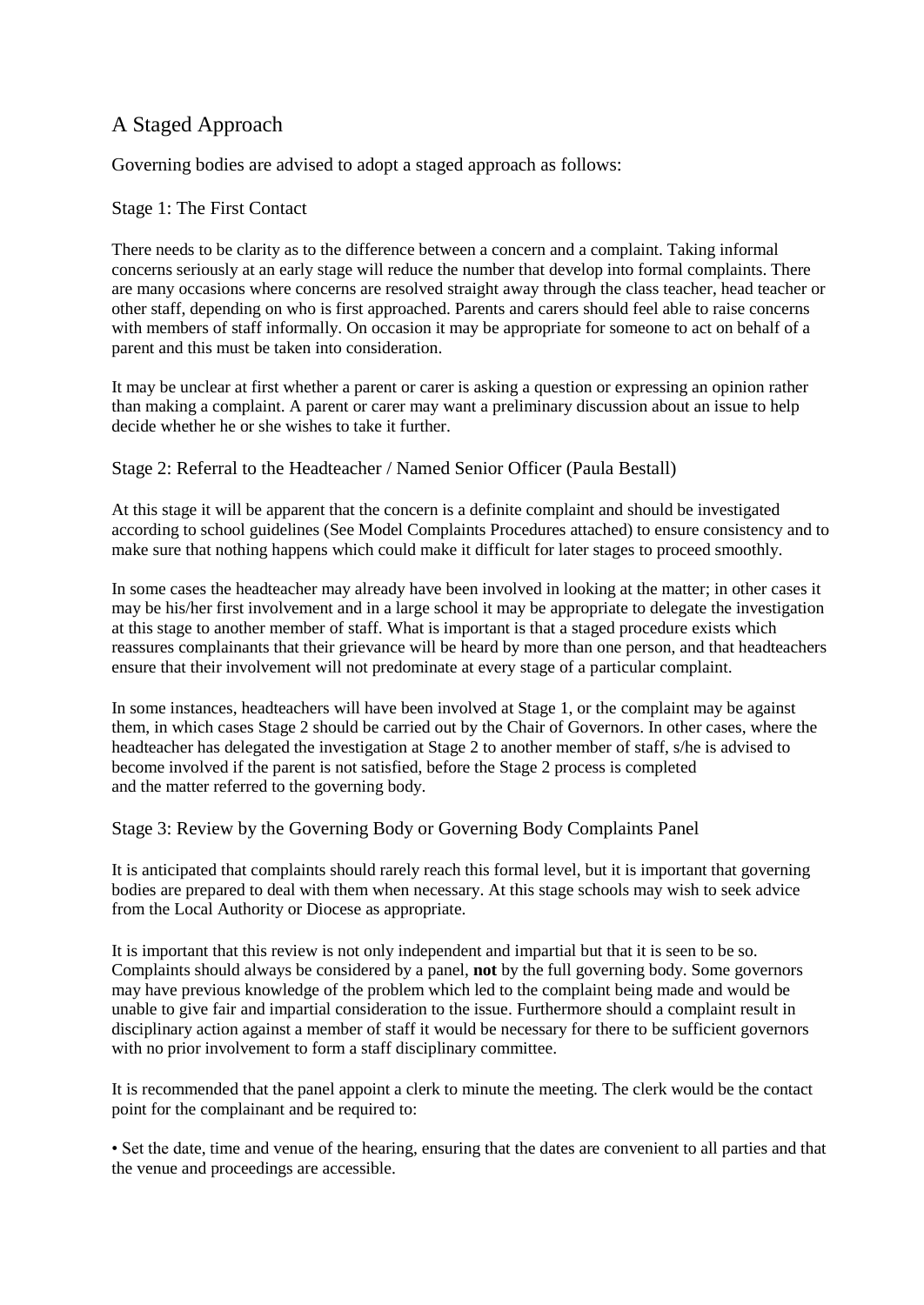- Collate any written material and send it to the parties in advance of the hearing
- Meet and welcome the parties as they arrive at the hearing
- Record the proceedings
- Notify all parties of the panel's decision.

The aim of the meeting should be to resolve the complaint and achieve reconciliation between the school and complainant. However, it has to be recognised that sometimes it may only be possible to establish facts and make recommendations that will satisfy the complainant that their complaint has at least been taken seriously.

What if the complaint concerns a governor?

The matter should still be referred to the Chair of Governors who will investigate the complaint. If the complaint is about the Chair of Governors, the complaint should be referred to the Vice-Chair or Governing Body Complaints Panel as appropriate.

## **The Advice and Conciliation Service**

The Advice and Conciliation Service is an impartial Service based within Children and Young People's Services and aims to help all partners and agencies become more responsive to comments, complaints, criticisms and suggestions from parents and carers, young people and other service users. We aim to investigate and resolve issues through mediation and to promote conciliation towards resolving difficulties.

The Service offers support to parents and carers who are dissatisfied with the service they have received from the Children and Young People's Service or from a school. We provide information, help and advocacy to parents, carers and others by suggesting approaches and ways of dealing with issues, to reduce the number of referrals that might otherwise become formal complaints.

We provide

- **Impartial information, advice and support to parents, carers, schools and others relating to a** range of educational issues.
- Advice on rights, roles and responsibilities.
- Advice on the procedures for making and responding to complaints and appeals for information.
- Independent mediation and impartial support to parties involved in conflict.

The Service also aims to raise awareness by:

- Developing links and networks with schools, other agencies, professionals and organisations in order to raise awareness of parental concerns
- Providing parents and carers with a wide range of information and training to ensure they are empowered to make informed decisions about the education of children in their care.

#### **Contact Us**

We can be contacted in the following ways:

- By Post: Advice and Conciliation Service, Level 3, North Wing ,Moor foot, Sheffield S1 4PL Telephone: 0114 2053938 or 2053939
- $\bullet$  Fax: 0114 2053940
- Email: [ed-adviceandconciliation@sheffield.gov.uk](mailto:ed-adviceandconciliation@sheffield.gov.uk)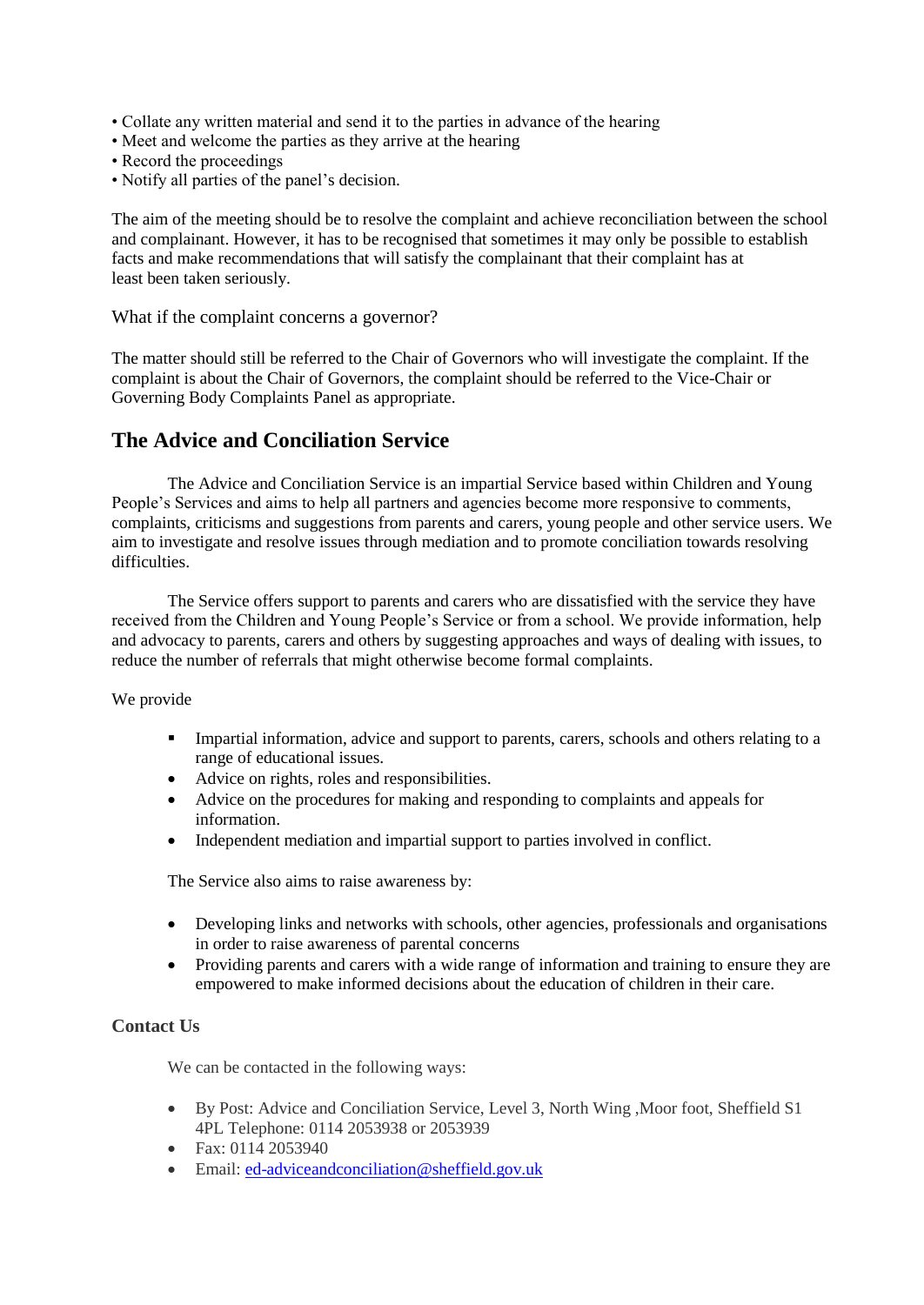# **HALFWAY NURSERY INFANT SCHOOL**

# **Complaints Procedure**

### **In order to investigate complaints as fully as possible, the Governing Body of Halfway Nursery Infant School have implemented a staged approach.**

## **1. The First Stage**

Dealing with Concerns and Complaints Informally

#### **1.1 Guidelines**

- 1.1.1 It is hoped that all complaints and concerns will be resolved as early and as informally as possible. Parents and carers need not only to be listened to but also to feel that they have been listened to. The underlying principle is that concerns ought to be handled, if at all possible, without the need for formal procedures. Nevertheless, anyone receiving a complaint should ensure that a record of the complaint and its outcome is maintained.
- 1.1.2 The vast majority of concerns and complaints can be resolved informally. There are many occasions where concerns are resolved immediately with the class teacher, school secretary or Head Teacher, depending on whom it is parents or carers first approach. Parents must feel able to raise concerns with members of staff without any formality, either in person, by telephone or in writing. It may, on occasions, be appropriate for someone to act on behalf of the parent or carer.
- 1.1.3 It may be unclear as to whether a parent or carer is asking a question or expressing an opinion, rather than making a complaint. Similarly, a parent or carer may want a preliminary discussion or be seeking clarification of an issue in order to decide whether he or she wishes to take the matter further.
- 1.1.4 The school should inform staff that they have the right to advice or representation from their trade union at any stage of the complaints procedure once it becomes clear that a complaint is being made about a member of staff.

#### **1.2. Procedures**

- 1.2.1 Parents and carers should be given an opportunity to discuss their concern with the appropriate member of staff who will clarify the nature of the concern or complaint and reassure them that the school will hear the concern or complaint and attempt to resolve it at the earliest stage. The member of staff may explain how the matter or incident arose and the issues connected with it. It may be helpful at this point for the parent or carer to identify what outcome is expected.
- 1.2.2 The member of staff will need to respond appropriately, taking into account the status and seriousness of the complaint. Hopefully, the matter can then be resolved immediately. (See notes on **'How to Listen to Complaints'** at Appendix 1).
- 1.2.3 If the member of staff first approached cannot deal with the matter immediately, then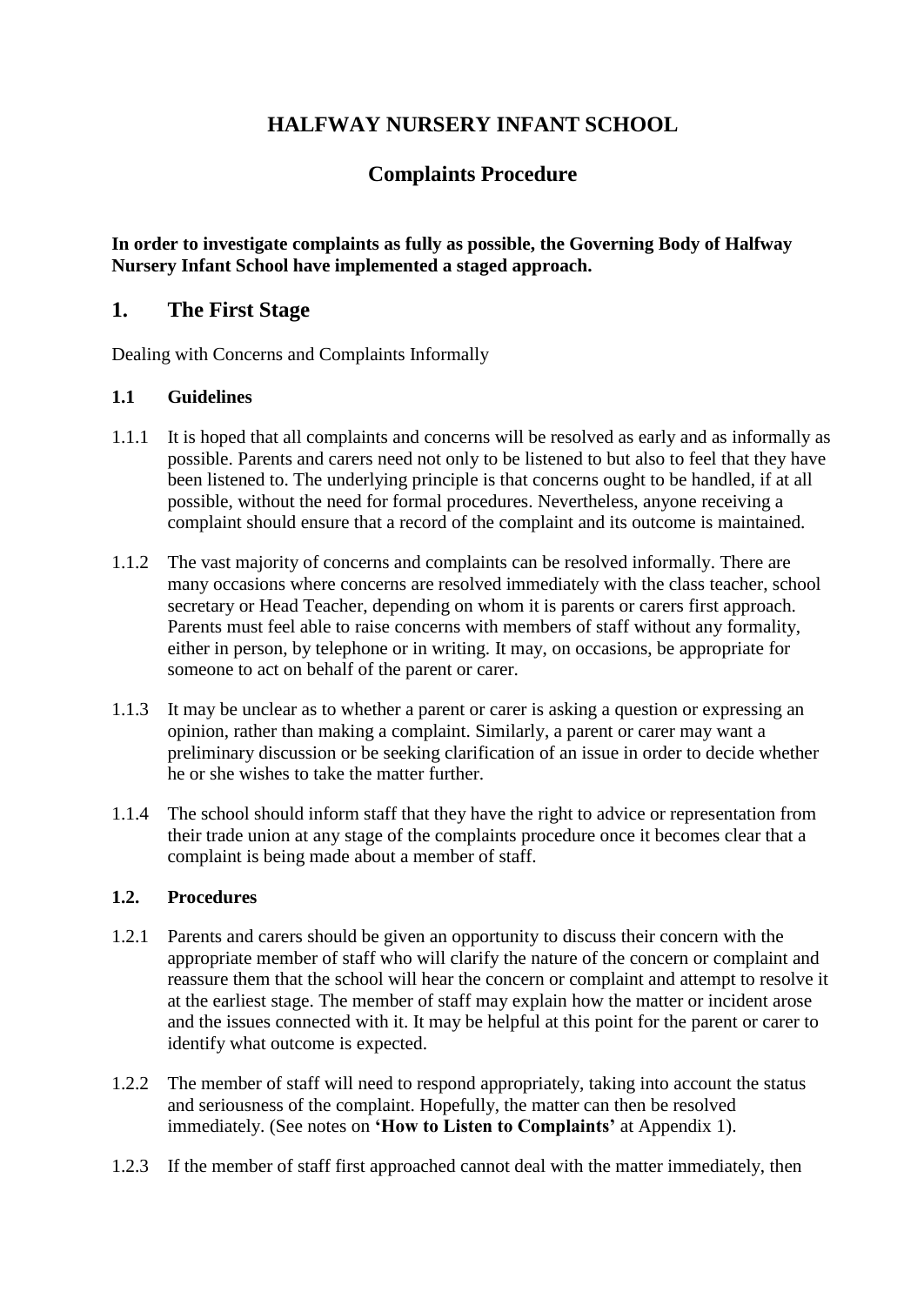they should make a clear note of the date, the name and contact address or telephone number given by the complainant. The Head Teacher should be informed accordingly.

- 1.2.4 All members of staff should be aware of the procedure for referring a complaint to the staff member having responsibility for the area about which a particular concern has been raised. They should also ensure that when a referral has been made, this is followed through.
- 1.2.5 Where the concern relates to the actions of the Head Teacher, the complainant should be advised to contact the Chair of the School Governing Body. In such circumstances, it is recommended that a Governors Complaints Panel comprising three members of the School's Governing Body.
- 1.2.6 The member of staff dealing with the concern or complaint should make sure that the parent or carer is clear about what action, if any, or monitoring of the issue has been agreed, putting this in writing if this appears to be the best way of advising the complainant clearly about the resolution of the matter.
- 1.2.7 In instances where no satisfactory solution has been found within 10 school working days of the complaint having been made, parents or carers should be given clear information both verbally and in writing about how to progress their complaint and about any independent advice available to them.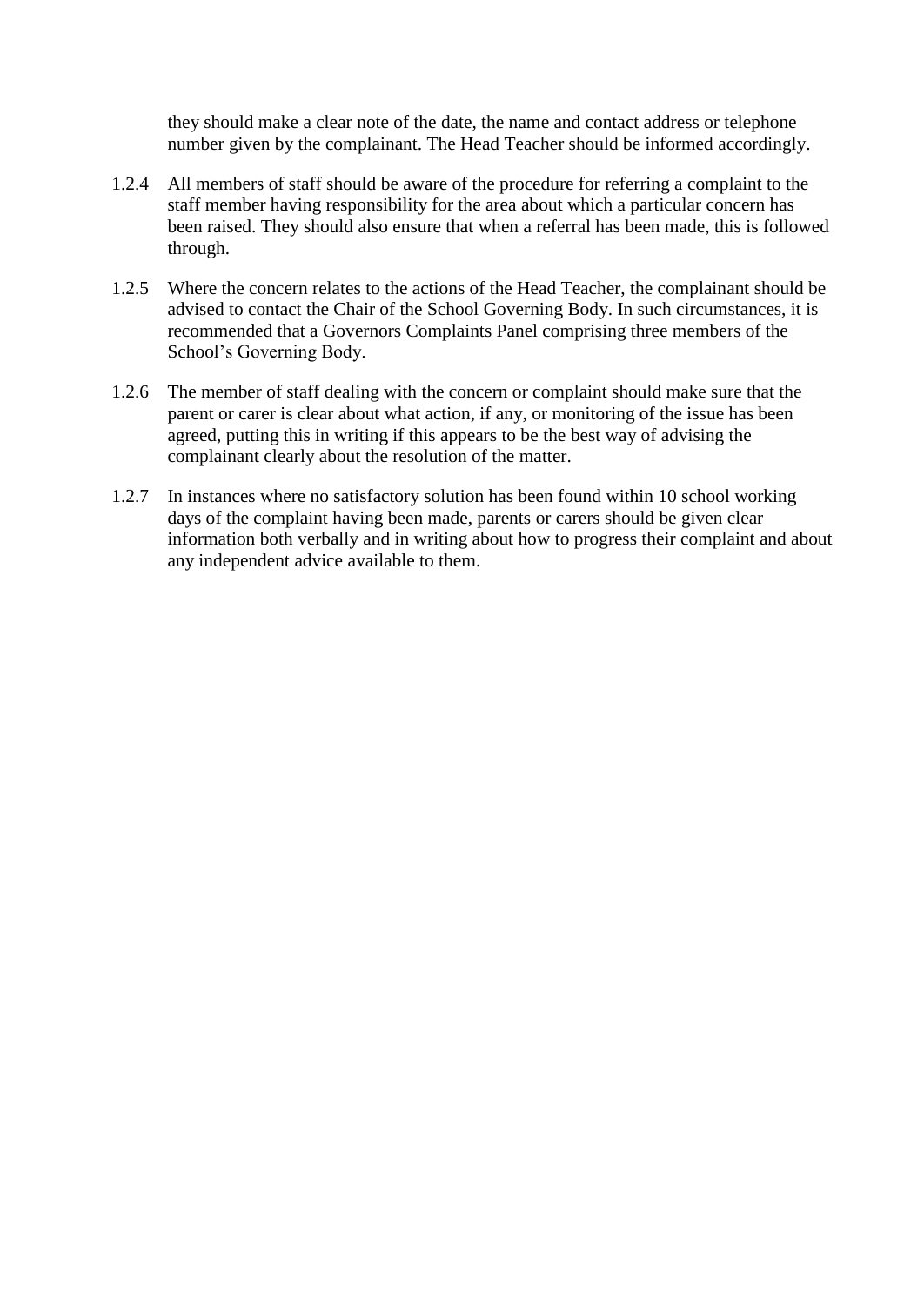# **2. The Second Stage**

Referral to the Head Teacher for Formal Investigation

#### **2.1 Guidelines**

- 2.1.1 At this stage, it will be apparent that a formal complaint has been registered and an appropriate response will be required. In some instances, the Head Teacher will already have been involved in looking at the matter; in others, it will be their first involvement. In all instances, it will be helpful for the Head Teacher (or other designated member of staff) to use these guidelines to ensure consistency and to ensure that regard is paid to the stages of the complaints procedure.
- 2.1.2 Head Teachers have responsibility for the day-to-day running of their school. They have responsibility for the implementation of the complaints procedure including decisions concerning their involvement at the various stages. A staged complaints procedure should ensure that more than one individual is involved in hearing and investigating the complaint.
- 2.1.3 Head Teachers should make arrangements to ensure that their involvement does not predominate at each stage of a particular complaint. Arrangements may be made for other staff to deal with parent and carer concerns at Stage 1, allowing for the Head Teacher's involvement at Stage 2, should this be necessary. At any stage, the Head Teacher may designate another member of staff to collect information and prepare a response.

#### **2.2 Procedures**

- 2.2.1 Formal complaints should normally be submitted in writing. In exceptional circumstances, the school may consider progressing a verbal complaint where there are believed to be sufficient grounds for doing so. The Head Teacher (or designated member of staff) will acknowledge the complaint within 3 working days of receipt.
- 2.2.2 Schools should be sensitive to the particular needs of parents or carers who may have difficulty in making a written complaint or for whom English is not their first language.
- 2.2.3 An acknowledgement should provide a brief outline of the school's complaints procedure and an expected date for the provision of a response. This will normally be within 10 school working days. If this proves to be unworkable, the complainant should be provided with an explanation for the delay and given a revised date for the provision of a response.
- 2.2.4 The Advice and Conciliation Service may become involved and enable an agreed way forward. A mediated meeting between the complainant and the school to discuss a solution may be suggested if both parties are in agreement. The aim here is to seek an early resolution to the complaint for the benefit of the child, parents or carers and the school. Prolonging a complaint longer than is necessary is of no benefit to any of the parties involved. Such involvement is not however intended to compromise the formal complaints procedure. A complainant reserves the right to invoke more formal procedures should this be thought necessary to resolve matters.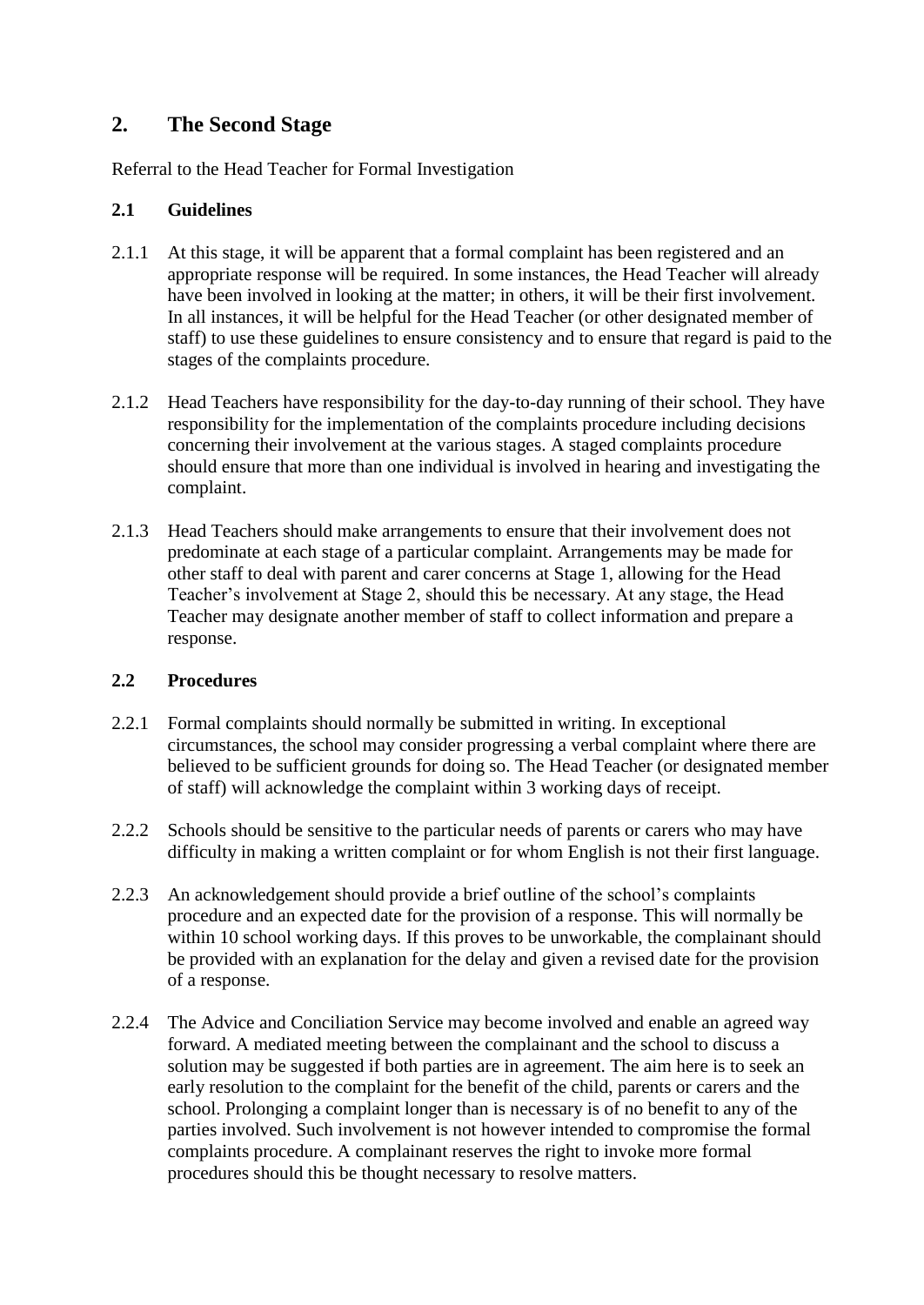- 2.2.5 The Head Teacher should provide an opportunity for a complainant to meet with them in order to supplement any information previously provided. It should be made clear to the complainant that, if they wish, they may be accompanied at any meeting by a friend, relative or representative to speak on their behalf; and that interpreting facilities can be made available should this be necessary.
- 2.2.6 The Head Teacher will, if necessary, interview witnesses and take statements from those involved. If the complaint concerns a pupil, the pupil should also be interviewed. In some instances, another member of staff with whom the pupil feels comfortable may be asked to attend. It may be appropriate, depending on the circumstances, to invite a parent or carer to be present when the Head Teacher interviews a pupil. The Head Teacher should keep written records of all meetings, telephone conversations and other contacts made during the course of investigation of a complaint.
- 2.2.7 Once all relevant information has been gathered, the Head Teacher will then formulate a written response to the complainant. The Head Teacher may, additionally, suggest a meeting to discuss the complaint and seek a resolution. The written response should include a full explanation of the conclusion reached and the reasons for that conclusion. Where appropriate, this will include details of the action taken to resolve the complaint. If the complaint concerns a member of staff and action is to be taken against the member of staff concerned, the phrase 'Appropriate action has or will be taken' should be used.
- 2.2.8 The complainant should be advised that, should they find the Head Teacher's response inadequate and they wish to take matters further, that they should notify the Chair of the School's Governing Body within 10 school working days of receipt. The Chair should arrange for a Governors Complaints Panel to investigate the complaint and would normally chair this panel, unless an alternative chair has designated by the Governing Body.
- 2.2.9 Where a complaint has been made against the Head Teacher, arrangements should be made for the initial investigation to be conducted by a single Governor (usually the Chair or Vice Chair of the Governing Body) or a suitably constituted Governing Body Complaints panel who will undertake Stage 2 of these procedures.

# **3. The Third Stage**

Appeal to the Chair of the Governing Body or Governing Body Complaints Panel

## **3. 1 Guidelines**

3.1.1 It is anticipated that complaints will rarely reach this stage. It is, however, important that should they do so, any appeal is not only independent and impartial but that it should be seen to be so. All complaints reaching Stage 3 will have done so because the complainant has not been satisfied with the response provided by the Head Teacher (or Chair of Governors if the original complaint had been about the Head Teacher) at an earlier stage of the procedure. Therefore, governors who have had no prior knowledge of or involvement in the complaint must as far as is possible, handle any appeal.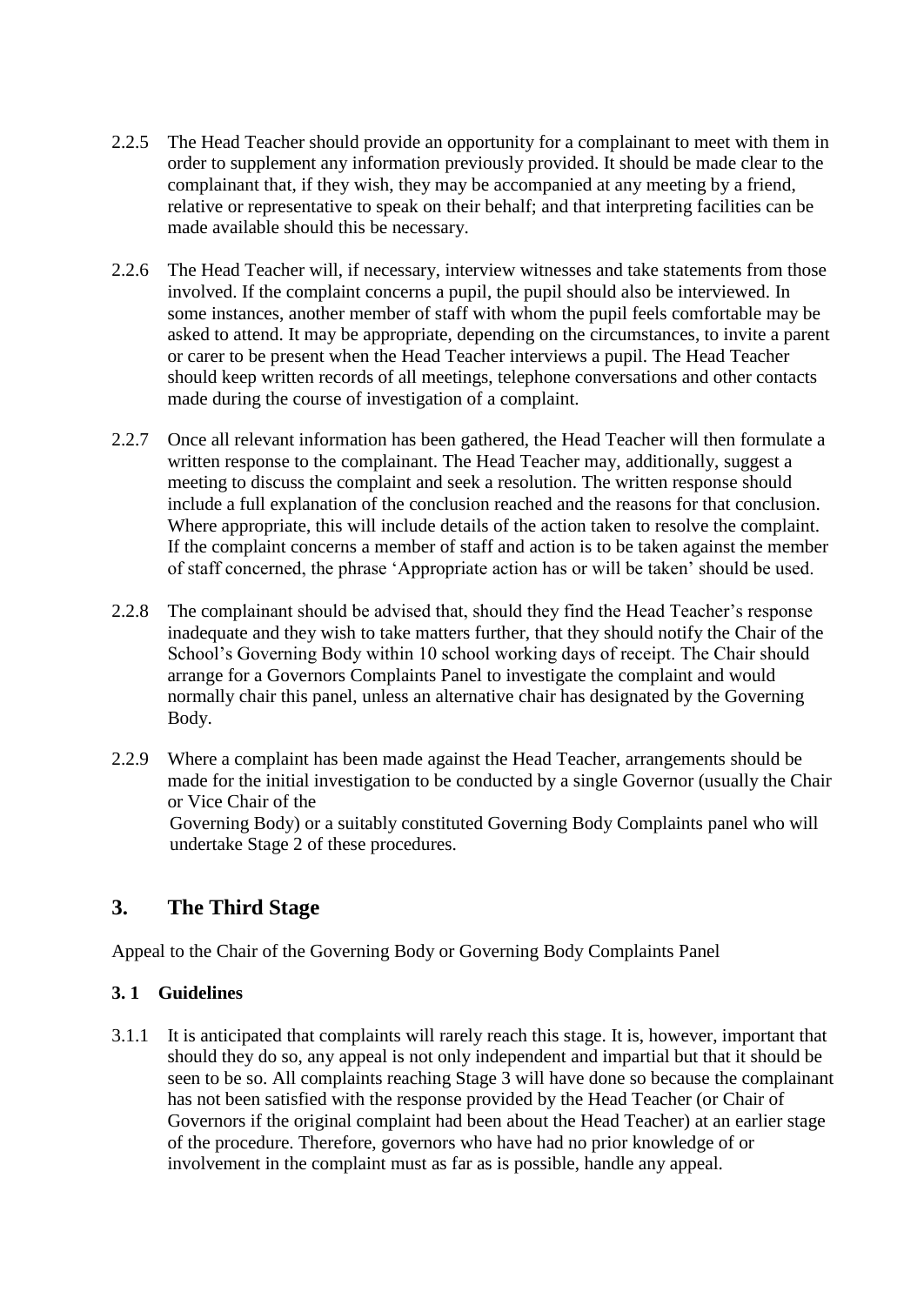- 3.1.2 As this is the last stage at which a resolution may be reached, every effort should be made to either mediate or conciliate. Parents or carers may therefore wish to seek assistance from the Advice and Conciliation Service, particularly if contact has not previously been made.
- 3.1.3 Appeals should normally be made in writing. In exceptional circumstances, the school may consider progressing a verbal complaint where there are believed to be sufficient grounds for doing so. The appeal should state clearly why it is felt that the complaint has not been resolved satisfactorily and, wherever possible, supported by documentary evidence or witness statements.
- 3.1.4 In the unlikely event of pupils needing to be interviewed, care will need to be taken to ensure that parental permission is obtained. In all instances a single governor should interview the pupil and parents or carers should be given the opportunity to attend but, if they are unable to do so, a nominated member of staff should accompany the pupil.

## **3.2 Procedures**

- 3.2.1 Upon receipt of a written request by a complainant for the complaint to proceed to Stage 3, the procedures outlined below should be followed:
	- 1. The Chair of the Governing Body should write to the complainant acknowledging receipt of the written request.
	- 2. The acknowledgment should inform the complainant that the Chair of Governors or three members of the school's Governing Body, as appropriate, will investigate the complaint within 20 school working days of receipt of the request.
- 3.2.2 The acknowledgement should also explain that the complainant has the right to submit any further information or documentation relevant to the complaint. Any such documentation must, however, be received in sufficient time for this to be sent to the Chair or Panel members charged with conducting the investigation.
- 3.2.3 If a Governors Complaints Panel is conducting the investigation, the Chair of Governors should convene a panel elected from members of the school's Governing Body. Panel members should be governors who have had no prior involvement with the complaint. Generally speaking, it is not appropriate for the Head Teacher or other staff members to have a place on the panel. Governors may wish to bear in mind the advantages of having a parent or carer (who is also a governor) on the panel. Governors should be sensitive of issues of race, gender and religious affiliation and the make-up of the panel should, if possible, reflect the three categories of LA, Parent and Community governors.
- 3.2.4 The Chair should ensure that the Panel hears the complaint within 20 school working days of receiving the request. All relevant correspondence regarding the complaint should be given to each Panel member as soon as the composition of the Panel has been determined.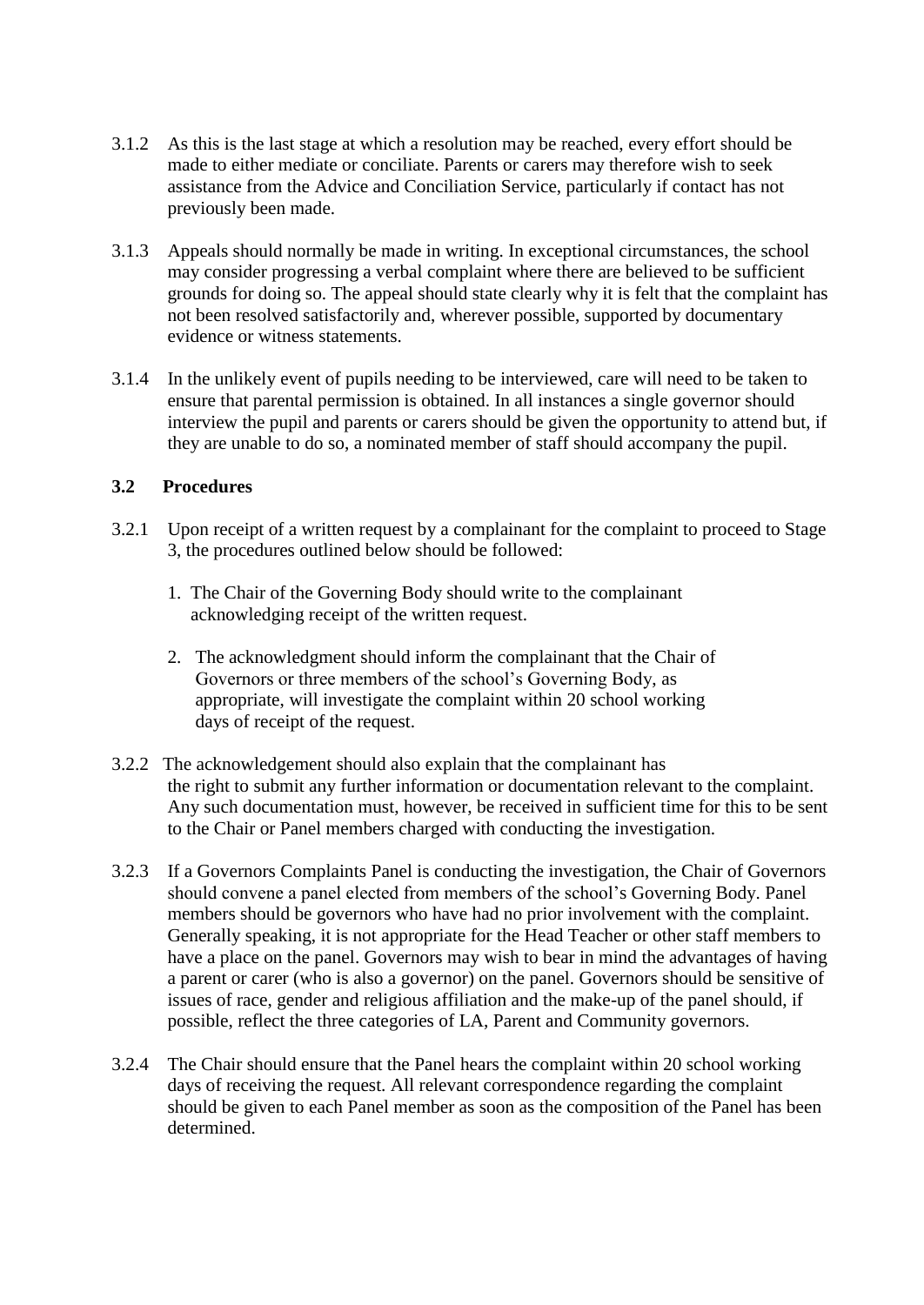- 3.2.5 The Chair should write and inform the complainant, Head Teacher, relevant witnesses and Panel members of the date, time and venue of the meeting, at least 10 school working days in advance. The details of the complaint available at that time should also be sent in writing to the Head Teacher.
- 3.2.6 Notice of the Panel meeting sent to the complainant should also inform him/her of their right to be accompanied to the meeting by a friend, advocate or interpreter. This notice should also explain how the Panel meeting will be conducted and of the complainant's right to submit further written evidence to the Panel at least 5 school working days in advance of the meeting. The Chair should also invite the Head Teacher to attend and prepare a written report for the Panel in response to the complaint.
- 3.2.7 The Head Teacher may invite members of staff who have been directly involved in matters or issues raised by the complainant to respond in writing or, at the discretion of the Panel Chair, to attend the meeting in person. All concerned, including the complainant, should receive all relevant documentation, including the Head Teacher's report, at least 5 school working days in advance of the meeting.
- 3.2.8 It is the responsibility of the panel Chair to ensure that the meeting is properly minuted.
- 3.2.9 The aim of the Panel meeting shall be to resolve the complaint and achieve reconciliation between the school and the complainant. It has to be recognised, however, that whilst the intention is to ensure that any complaint, which reaches this stage, is seen to have been treated seriously, it may not be possible to make recommendations that fully satisfy the complainant.
- 3.2.10 The Panel should be sympathetic to the fact that some parents and carers will not be used to dealing with groups of people in formal situations such as this and may, therefore, feel intimidated by the setting. It is suggested therefore that the Chair ensures proceedings are as informal as the circumstances allow.
- 3.2.11 Should either party wish to produce previously undisclosed or uncirculated documentation, it is in the interests of natural justice to adjourn the meeting to allow sufficient time for each party to consider and respond to this.
- 3.2.12 At Stage 3, the complainant and the Head Teacher, together with and other staff who are involved with the complaint should be interviewed separately in order that the Panel can form a clear and independent view of the complaint. The interviews, which can be arranged to run consecutively, should allow for:
	- The complainant to explain the nature of their complaint(s)
	- The Head Teacher to explain the school's response to the complaint
	- Panel members to have an opportunity to question both complainant and Head Teacher
	- All parties to have a right to call witnesses (subject to the approval of the Chair) and the Panel to the opportunity of questioning all witnesses
	- Parents and carers, Head Teacher and staff to have the right of representation at the meeting if they so wish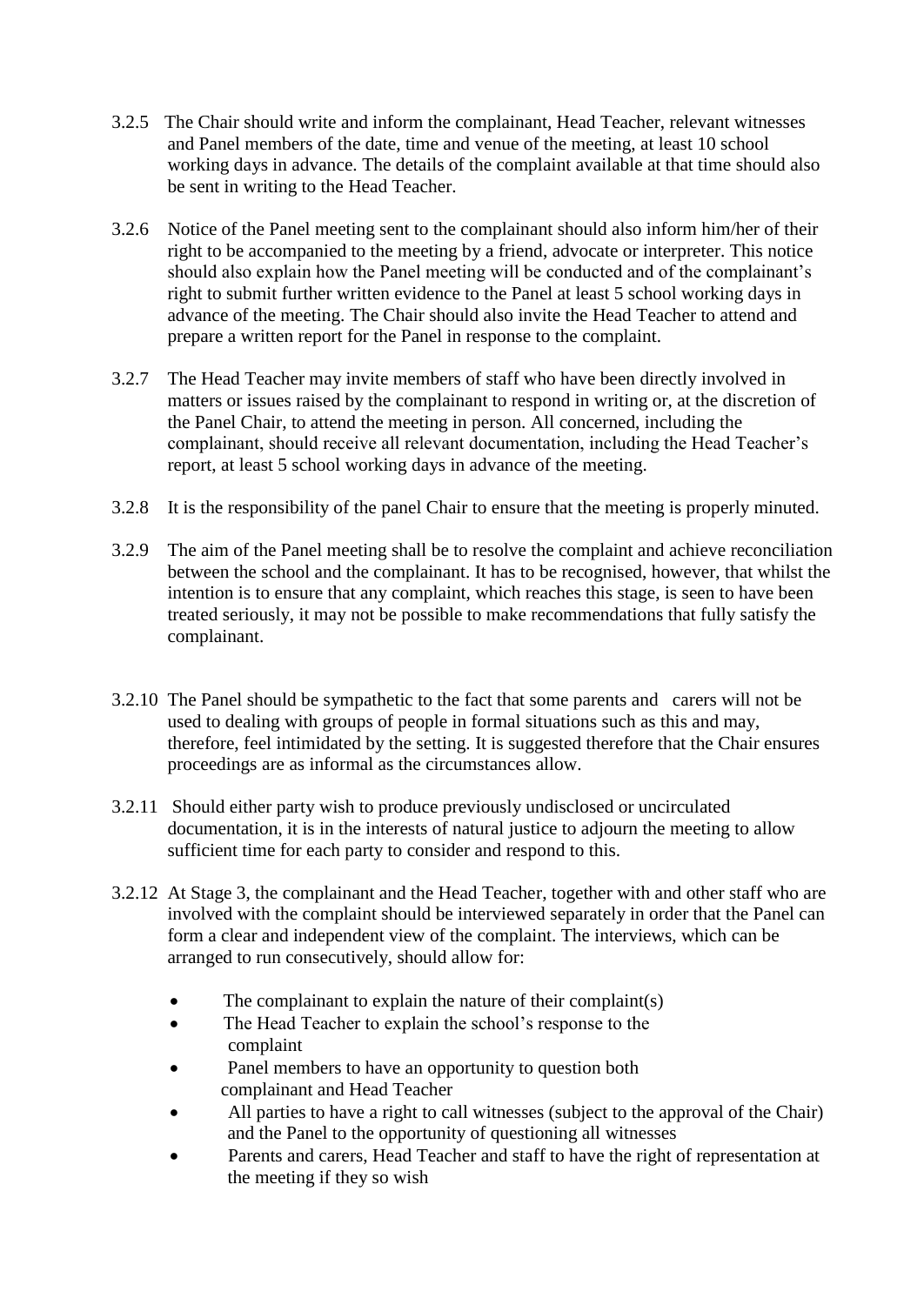- 3.2.13 The Chair should explain to the complainant and the Head Teacher that the Panel will consider its decision and a written response sent to both parties within 15 school working days.
- 3.2.14 The Panel will consider the complain and all the evidence presented and
	- Reach a unanimous or at least a majority decision on the complaint;
	- Decide upon the most appropriate course of action to be taken to resolve the complaint and,
	- Where appropriate, suggest recommended changes to the school's systems or procedures to ensure that problems of a similar nature do not arise in future
- 3.2.15 Recommendations should be reported to the Governing Body at an appropriate time and a written statement outlining the decision of the Panel should be sent to the Head Teacher and complainant. Should any action need to be taken against a member of staff, in order to protect their rights, the phrase 'Appropriate action has or will be taken' should be used.
- 3.2.16 Governors should ensure that a copy of all correspondence and accompanying notes are kept on file. These records should be kept separately from the pupil's personal records.

## **4. Further recourse**

#### **4.1 Referral to the Ombudsman**

**From September 2010 parents and carers in Sheffield can go to the Local Government Ombudsman (LGO) if they feel they have an unresolved complaint and have suffered injustice as a result of the actions of a school.**

- 4.1.1 Unless there are exceptional circumstances, the Ombudsman will not deal with a complaint unless the school has had a proper opportunity to consider it and respond. Since 2002, all schools should have a complaints procedure and make parents, carers and pupils aware of it.
- 4.1.2 Further information can be obtained by contacting the LGO Advice Team on **0300 061 0614, by e-mail to advice@lgo.org.uk** or by visiting their website at **[www.lgo.org.uk/schools.](http://www.lgo.org.uk/schools)** The address to which correspondence should be sent is **PO Box 4771, Coventry CV4 0EH.** Advisers will pass the complaint to a specialist team who will evaluate it and speak to the complainant before deciding how to proceed.

At any stage, the LGO can decide whether or not to pursue a complaint. If the decision has been made **not** o pursue a complaint, the complainant will be written to with an explanation of the reasons. If the complaint **is** to be pursued, the Ombudsman will write to the complainant and advise them as to how it will be investigated. The aim is to reach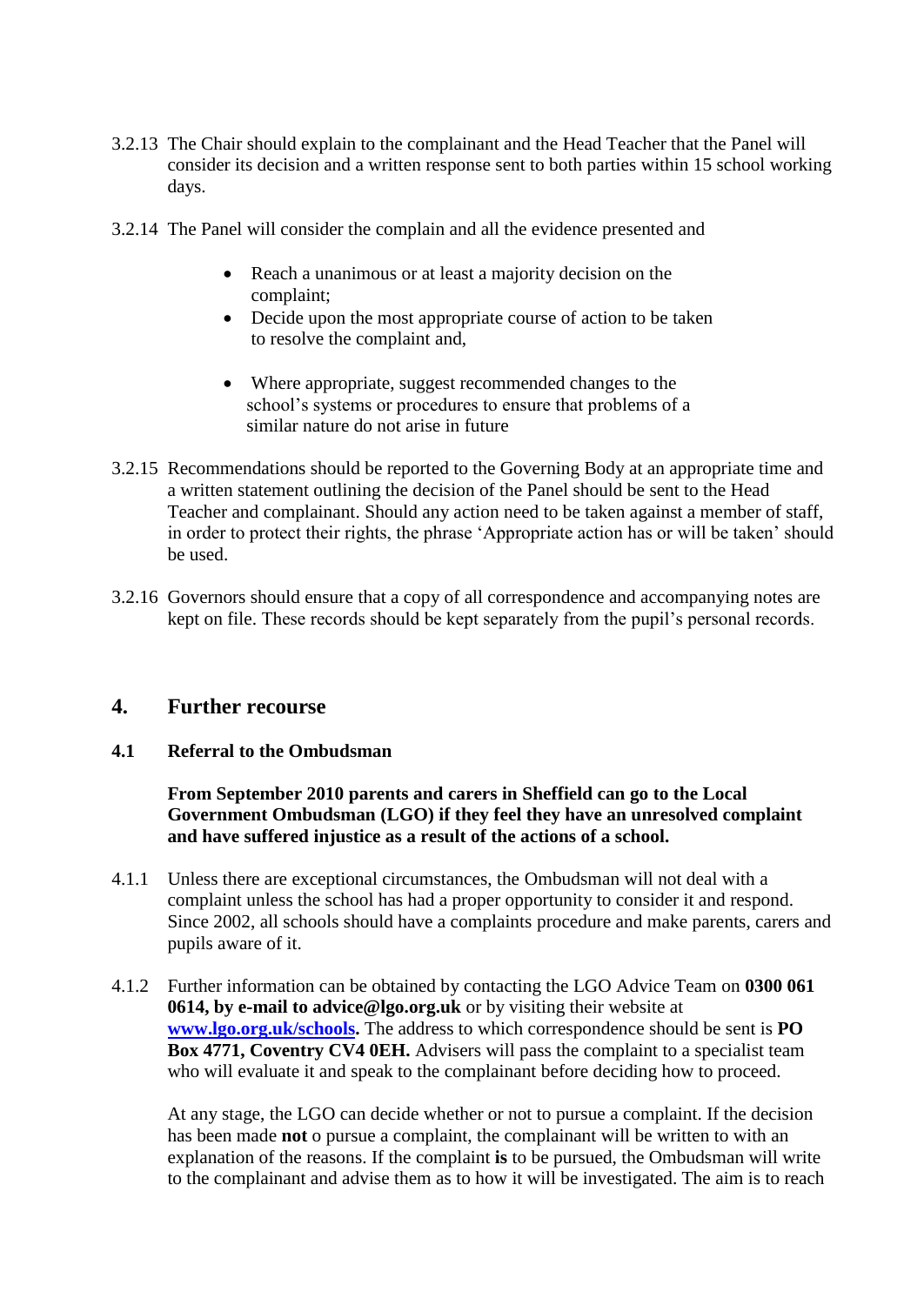a decision as quickly as possible, especially when time is an important factor. Both parties will be kept informed and will have an opportunity to comment on the thinking before a decision has been made. If recommendations are made, the governing body must consider the decision and respond. If dissatisfied with the response from the governing body, the LGO can require an 'adverse findings notice' to be published in the local press.

The LGO's prime focus in dealing with complaints about schools is the needs and best interests of the child and the continuing relationship with the school.

The LGO is **not** empowered to consider or investigate disciplinary matters involving an individual teacher or matters that affect all or most of the pupils at a school.

#### 4.1.3 **Complaints about Academies**

Academies operate independently of local authorities. They do not currently fall within the LGO's jurisdiction. If you have a complaint about an academy which you have been unable to resolve, you should contact the Young People's Learning Agency. Details can be found by visiting their website at www.ypla.gov.uk/aboutus/contactus/complaints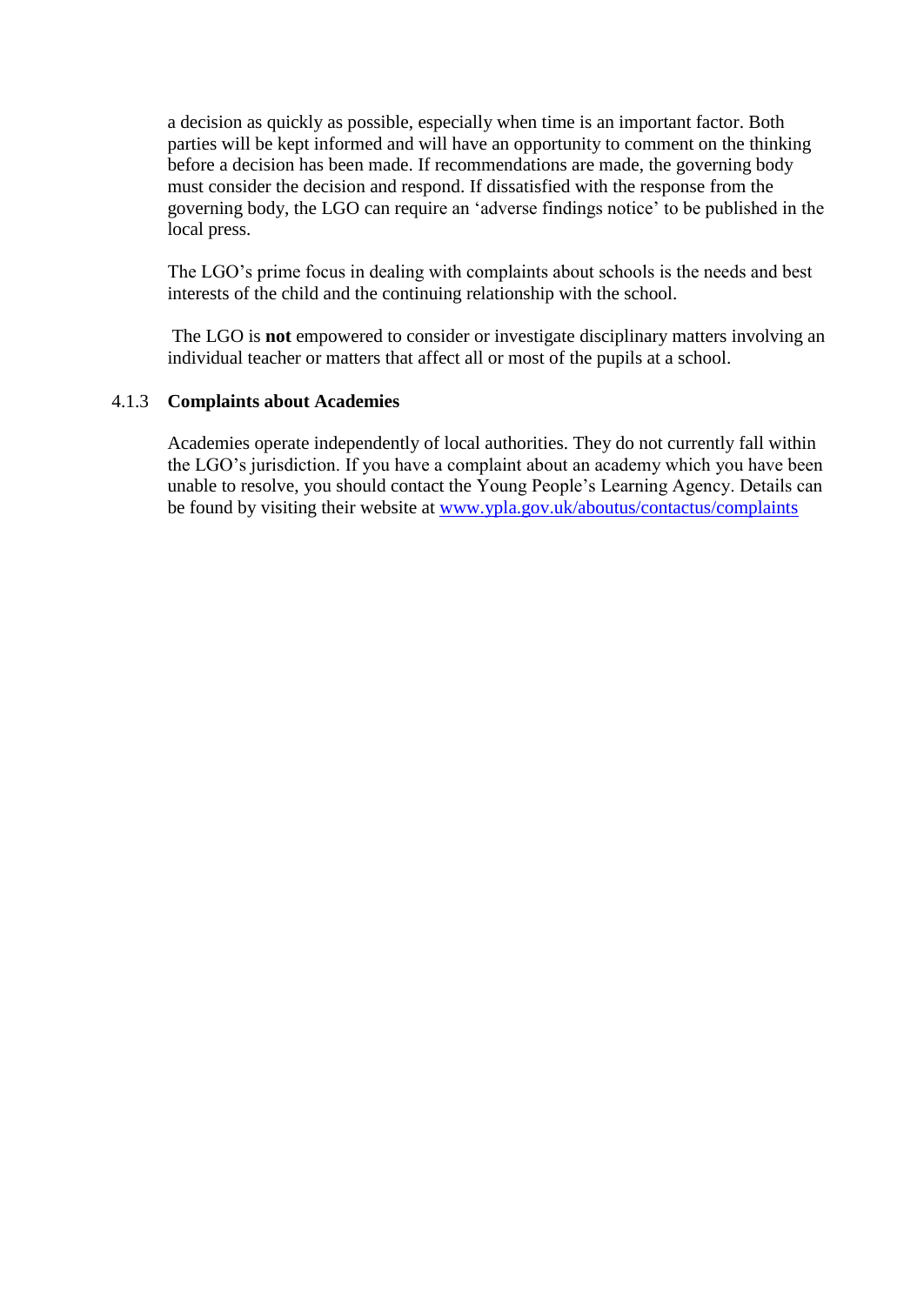**Complaints procedure at-a-glance**

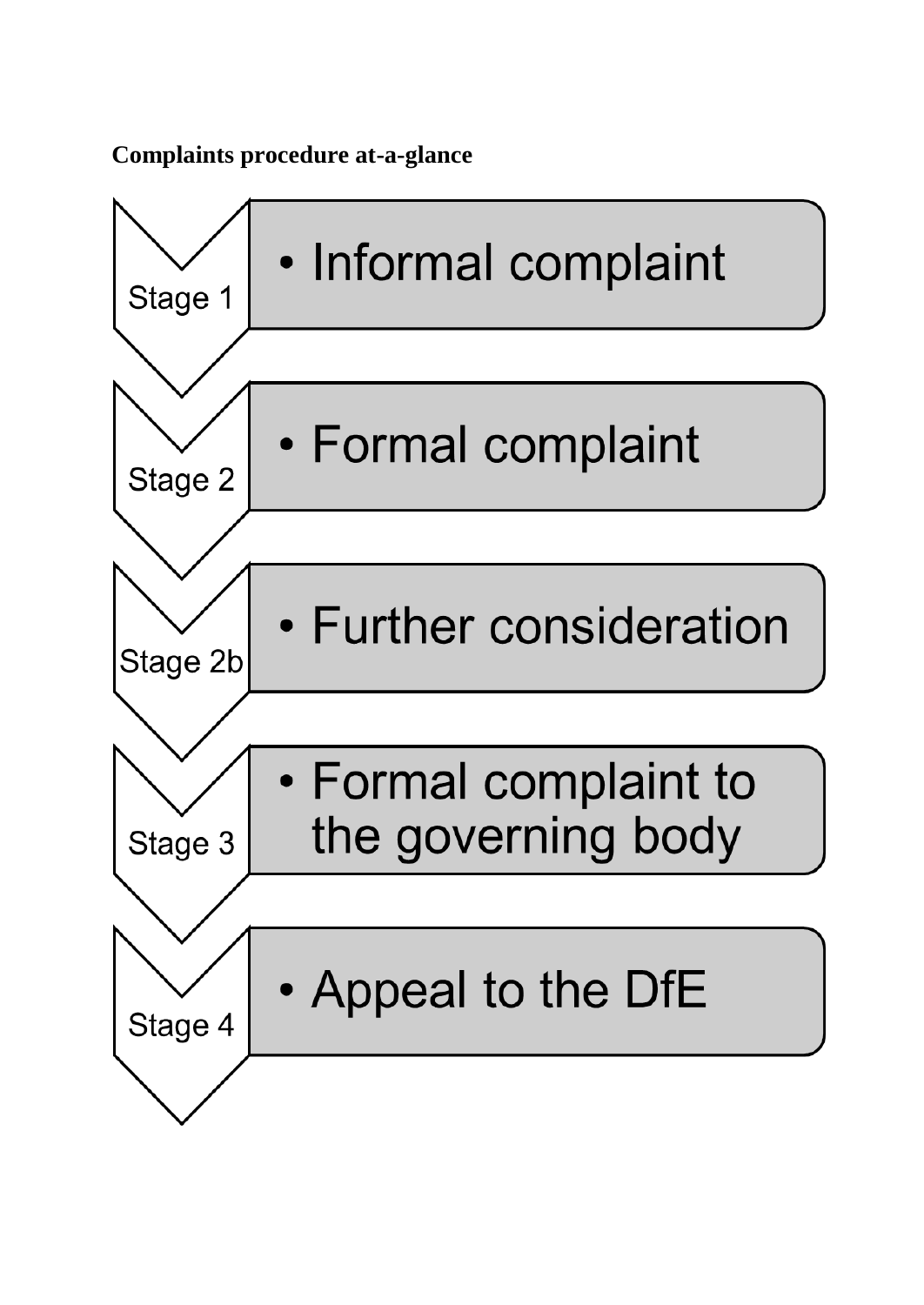## **Stage 1 − Informal complaint**



# **Considerations**

If the complaint is centered on a class teacher or any individual in a management role it will be proceed directly to stage 2, as it would be inappropriate for someone other than the headteacher or deputy headteacher to respond. The headteacher can escalate the complaint to stage 2 at any time if they deem it appropriate.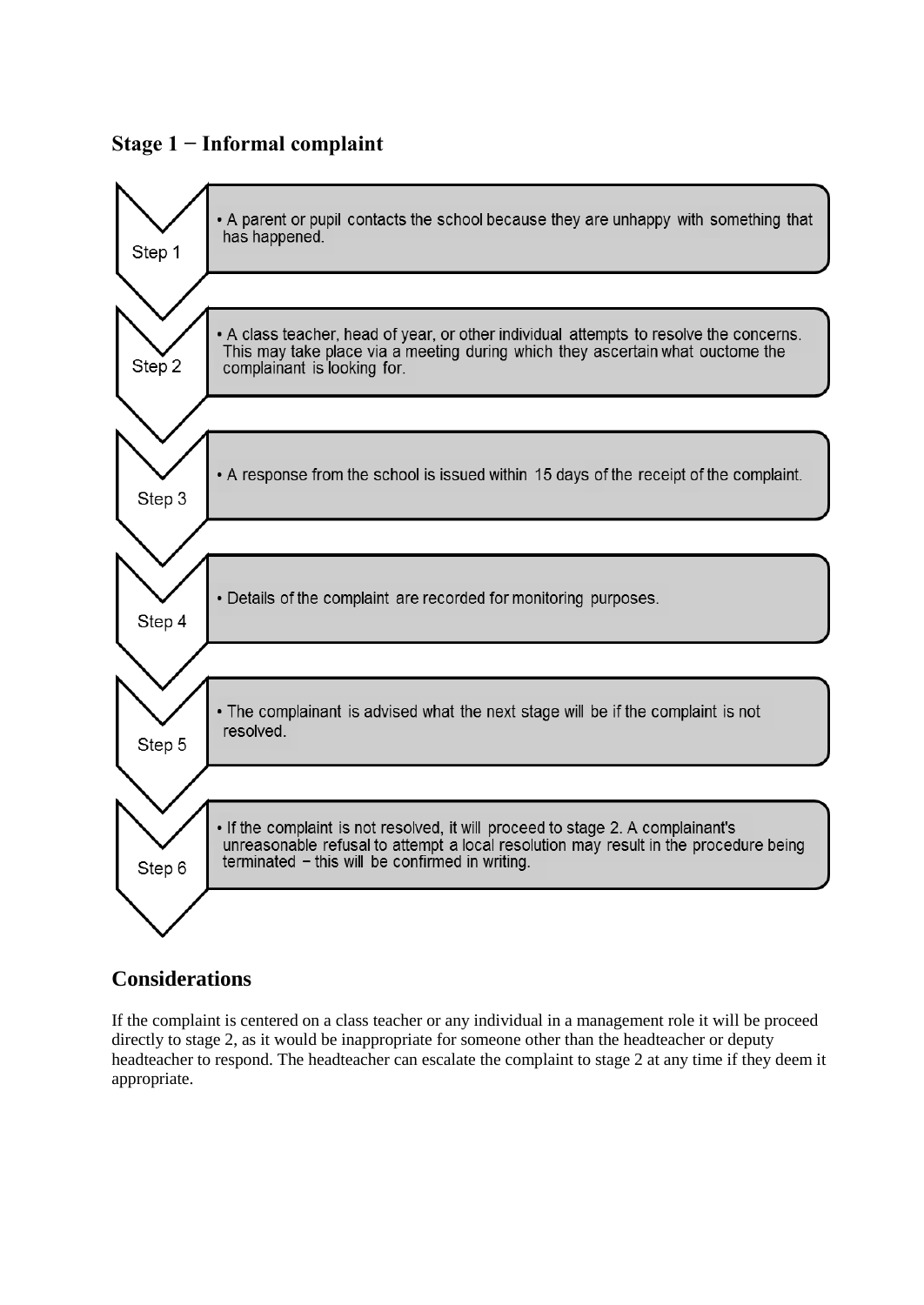## **Stage 2 − Formal complaint**



## **Considerations**

Should the complaint be regarding the headteacher it may be prudent for it to proceed directly to stage 3.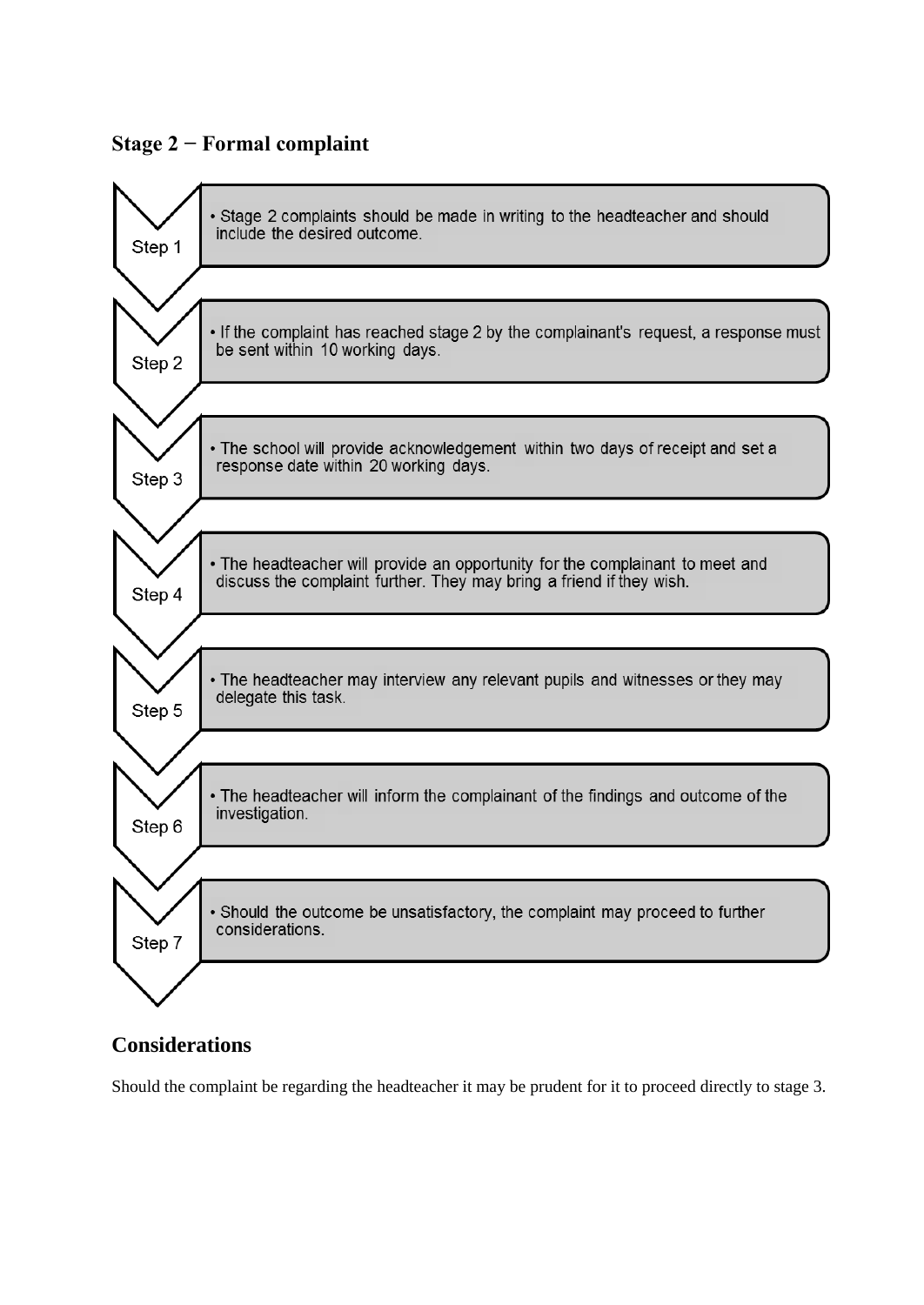## **Stage 2b − Further considerations**

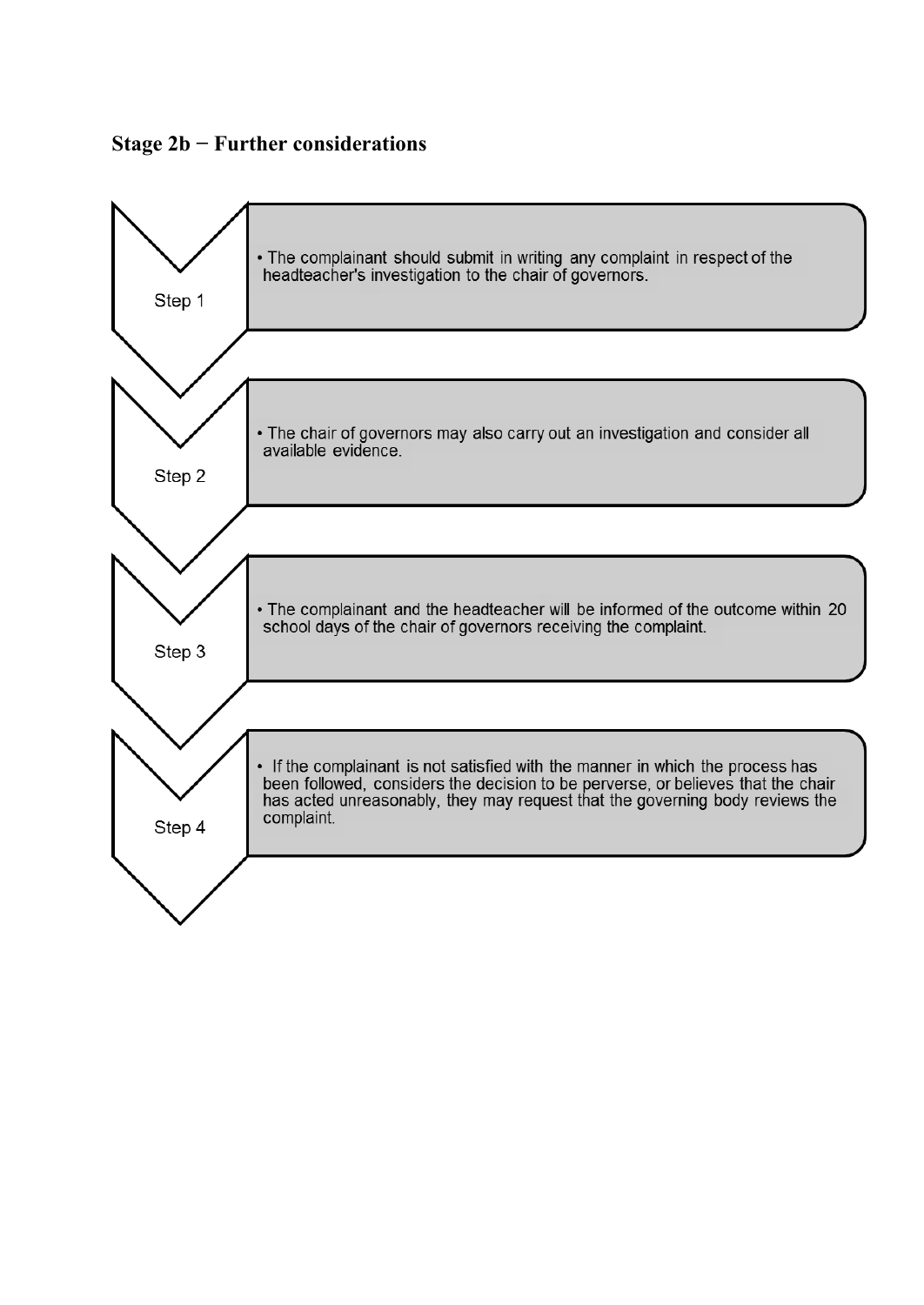## **Stage 3 − Formal complaint to the governing body**







• If the complainant is still not satisfied, they may be able to appeal to the DfE. However, only if they feel the governing body is acting unreasonably or has failed to meet its duties under the Education Act 1996.

In this case, the word "unreasonably" is used in a strict sense and means acting in a way that no reasonable school or governing body could act in the circumstances.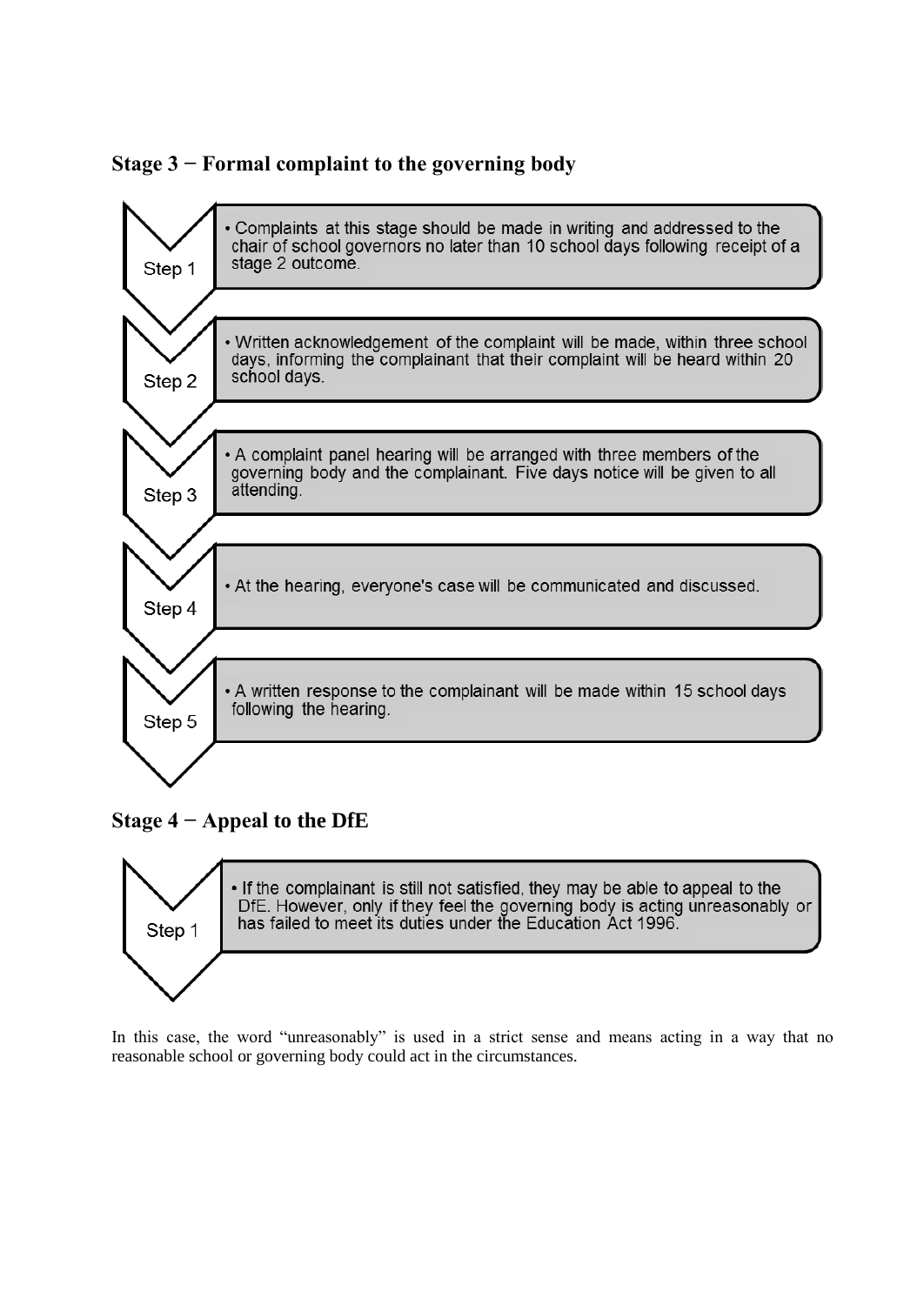| Your name:                                                                                                                          |
|-------------------------------------------------------------------------------------------------------------------------------------|
| Pupil's name:                                                                                                                       |
| Your relationship to the pupil:                                                                                                     |
| School:                                                                                                                             |
| <b>Address:</b>                                                                                                                     |
| Postcode:                                                                                                                           |
| Day time telephone number:                                                                                                          |
| <b>Evening telephone number:</b>                                                                                                    |
| Please give details of your complaint.                                                                                              |
| What action, if any, have you already taken to try and resolve your complaint.<br>(Who did you speak to and what was the response)? |
| What actions do you feel might resolve the problem at this stage?                                                                   |
| Are you attaching any paperwork? If so, please give details.                                                                        |
| Signature:                                                                                                                          |
| Date:                                                                                                                               |
| For Official use by the school                                                                                                      |
| Date acknowledgement sent:                                                                                                          |
| By whom:                                                                                                                            |
| <b>Complaint referred to:</b>                                                                                                       |
| Date:                                                                                                                               |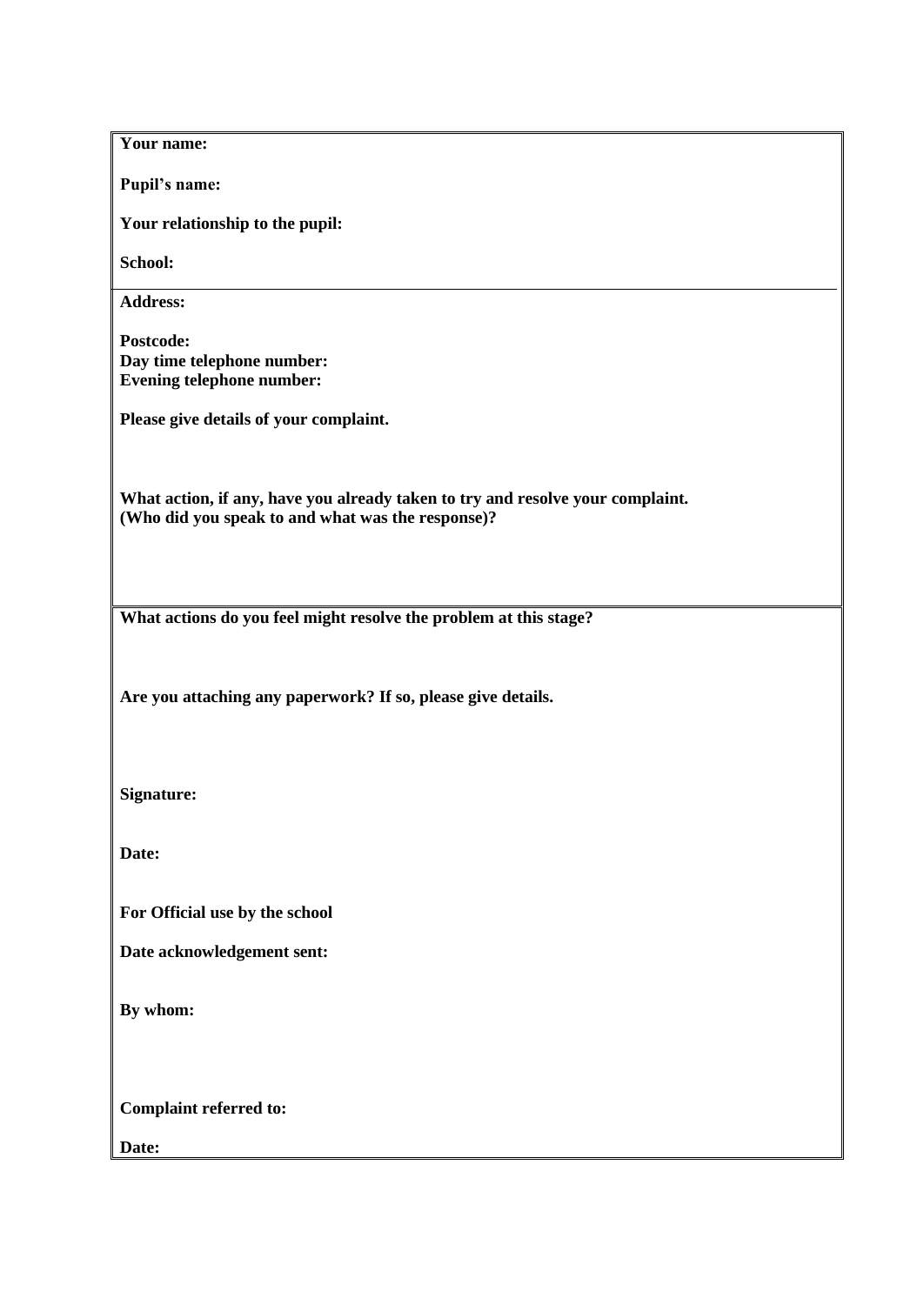### **Appendix – Roles and Responsibilities**

### **The Complainant**

The complainant or person who makes the complaint will receive a more effective response to the complaint if he/she:-

• co-operates with the school in seeking a solution to the complaint;

• expresses the complaint in full as early as possible;

• responds promptly to requests for information or meetings or in agreeing the details of the complaint;

- asks for assistance as needed:
- treats all those involved in the complaint with respect.

#### **The Complaints Co-ordinator (or headteacher)**

The complaints co-ordinator should:-

• ensure that the complainant is fully updated at each stage of the procedure;

• ensure that all people involved in the complaint procedure will be aware of the legislation around complaints including the Equality Act 2010, Data Protection Act 1998 and Freedom of Information Act 2000;

• liaise with staff members, headteacher, Chair of Governors and Clerk to ensure the smooth running of the complaints procedure;

• keep records;

• be aware of issues regarding:-

- sharing third party information;
- additional support this may be needed by complainants when making a complaint including interpretation support.

#### **The Investigator**

The Investigator is the person involved in Stages 1 and 2 of the procedure. The Investigator's role can include:-

• providing a comprehensive, open, transparent and fair consideration of the complaint through:-

- sensitive and thorough interviewing of the complainant to establish what has happened and who has been involved;
- consideration of records and other relevant information;
- interviewing staff and children/young people and other people relevant to the complaint;
- analysing information;

• effectively liaising with the complainant and the complaints co-ordinator as appropriate to clarify what the complainant feels would put things right;

- identifying solutions and recommending courses of action to resolve problems;
- being mindful of the timescales to respond; and
- responding to the complainant in plain and clear language.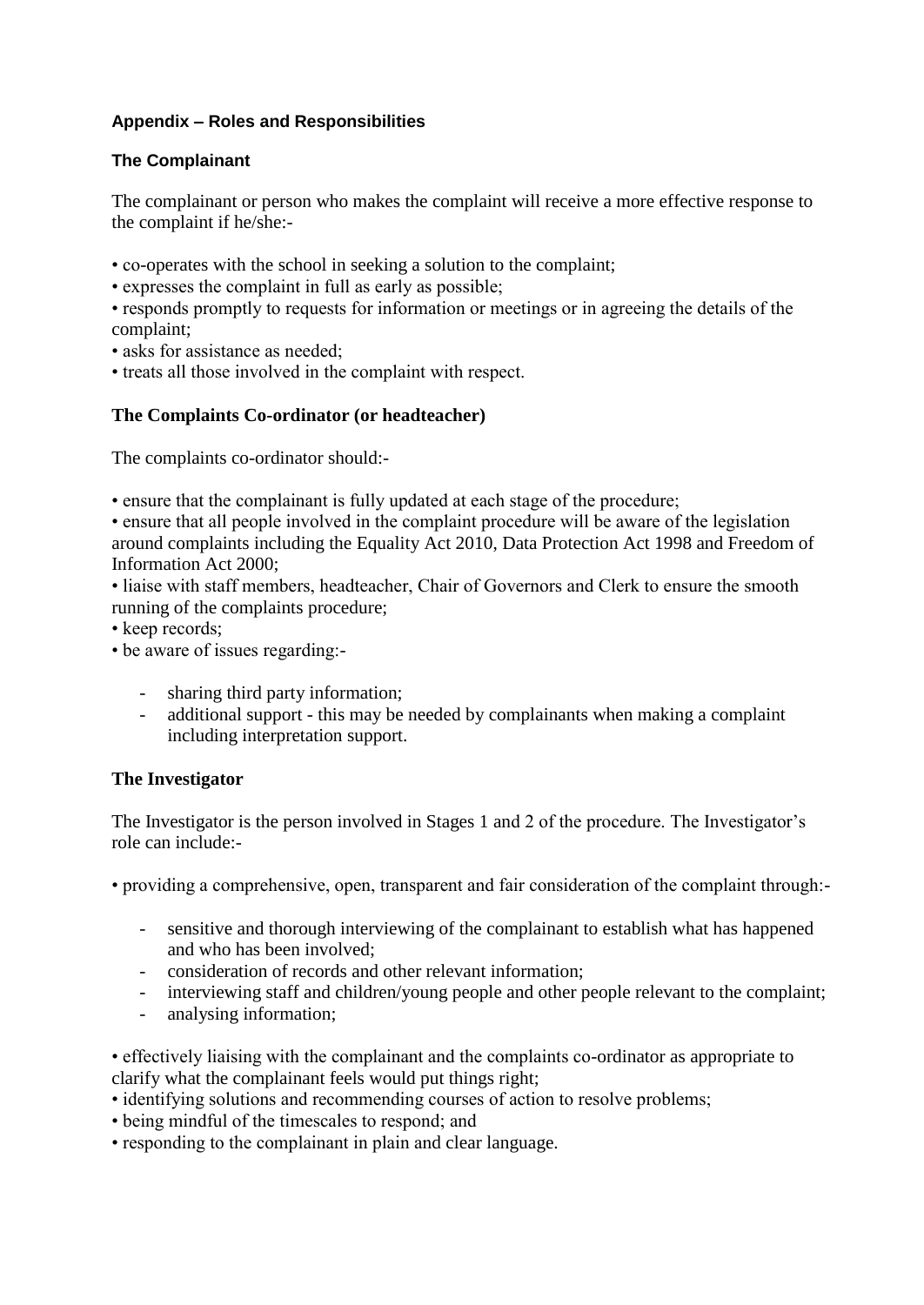The person investigating the complaint should make sure that they:

• conduct interviews with an open mind and be prepared to persist in the questioning;

• keep notes of interviews or arrange for an independent note taker to record minutes of the meeting.

## **The Panel Clerk (this could be Clerk to the Governors or the Complaints Coordinator)**

The Clerk is the contact point for the complainant for the panel meeting and is expected to:-

• set the date, time and venue of the hearing, ensuring that the dates are convenient

- to all parties and that the venue and proceedings are accessible;
- collate any written material and send it to the parties in advance of the hearing;
- meet and welcome the parties as they arrive at the hearing;
- record the proceedings:
- circulate the minutes of the panel hearing;
- notify all parties of the panel's decision;
- liaise with the complaints co-ordinator.

#### **The Panel Chair**

The Panel Chair has a key role in ensuring that:-

• the meeting is minuted;

• the remit of the panel is explained to the complainant and both they and the school have the opportunity of putting their case without undue interruption;

• the issues are addressed:

• key findings of fact are made;

• parents/carers and others who may not be used to speaking at such a hearing are put at ease – this is particularly important if the complainant is a child/young person;

• the hearing is conducted in an informal manner with everyone treated with respect and courtesy;

• the layout of the room will set the tone – care is needed to ensure the setting is informal and not adversarial;

• the panel is open-minded and acts independently;

• no member of the panel has an external interest in the outcome of the proceedings or any involvement in an earlier stage of the procedure;

• both the complainant and the school are given the opportunity to state their case and seek clarity;

• written material is seen by everyone in attendance – if a new issue arises it would be useful to give everyone the opportunity to consider and comment upon it; this may require a short adjournment of the hearing;

• liaise with the Clerk and complaints co-ordinator.

#### **Panel Member**

Panellists will need to be aware that:-

• it is important that the review panel hearing is independent and impartial, and that it is seen to be so;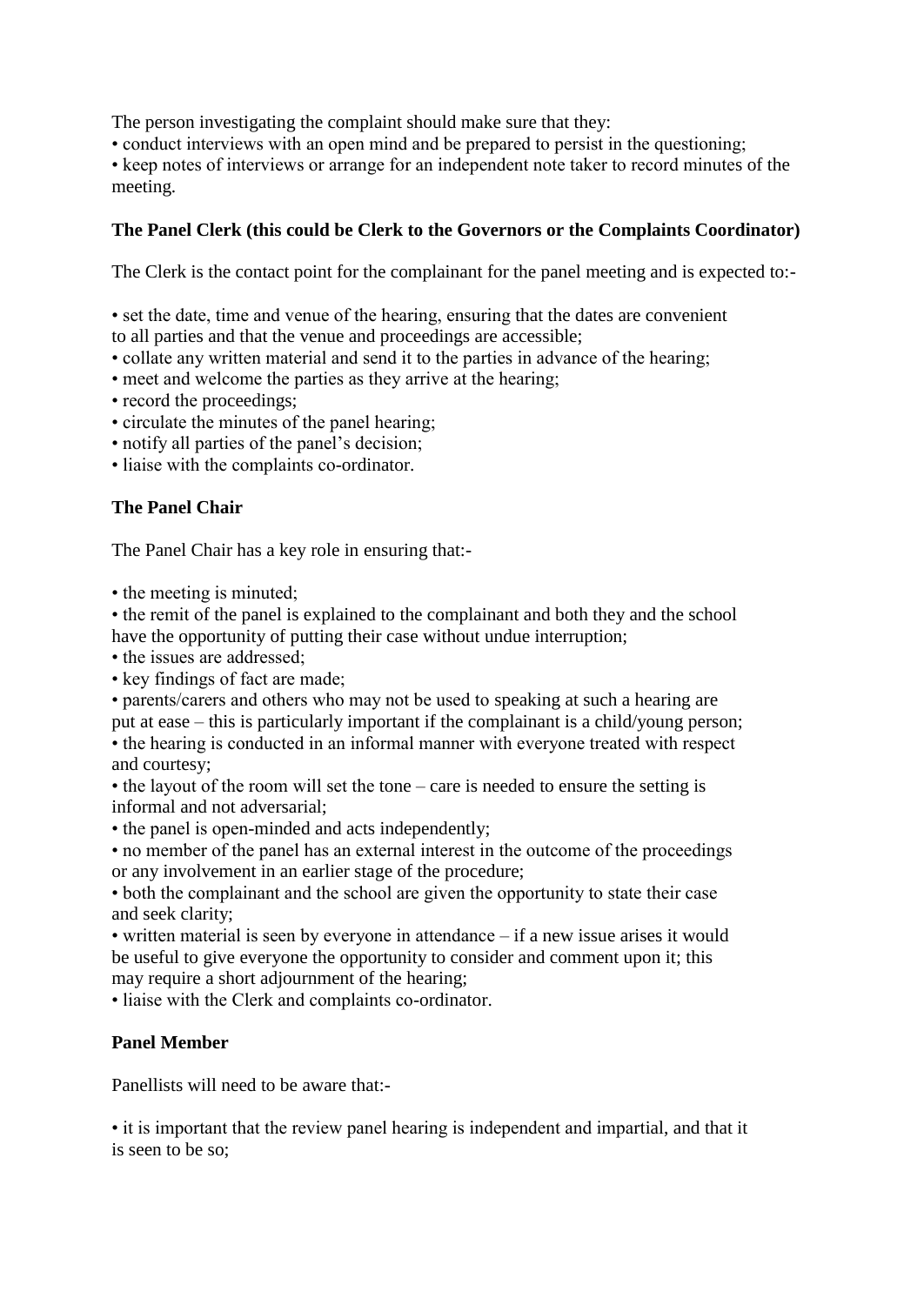No governor may sit on the panel if they have had a prior involvement in the complaint or in the circumstances surrounding it.

• the aim of the hearing, which will be held in private, will always be to resolve the complaint and achieve reconciliation between the school and the complainant; However, it must be recognised that the complainant might not be satisfied with the outcome if the hearing does not find in their favour. It may only be possible to establish the facts and make recommendations which will satisfy the complainant that his or her complaint has been taken seriously.

• many complainants will feel nervous and inhibited in a formal setting; Parents/carers often feel emotional when discussing an issue that affects their child.

The panel chair will ensure that the proceedings are as welcoming as possible.

• extra care needs to be taken when the complainant is a child/young person and present during all or part of the hearing;

*Careful consideration of the atmosphere and proceedings will ensure that the child/young person does not feel intimidated. The panel should respect the views of the child/young person and give them equal consideration to those of adults. If the child/young person is the complainant, the panel should ask in advance if any support is needed to help them present their complaint. Where the child/young person's parent is the complainant, the panel should give the parent the opportunity to say which parts of the hearing, if any, the child/young person needs to attend. The parent should be advised however that agreement might not always be possible if the parent wishes the child/young person to attend a part of the meeting which the panel considers not to be in the child/young person's best interests.*

• The welfare of the child/young person is paramount.

#### **Interviewing Best Practice Tips**

#### Children/young people

 Children/young people should be interviewed in the presence of another member of staff, or in the case of serious complaints (e.g. where the possibility of criminal investigation exists) in the presence of their parents/carers. However, it might not always be possible to conduct an interview in case it prejudices a LADO or police investigation.

- Care should be taken in these circumstances not to create an intimidating atmosphere.
- Children/young people should be told what the interview is about and that they can have someone with them.

#### Staff/Witnesses

• Explain the complaint and your role clearly to the interviewee and confirm that they understand the complaints procedure and their role in it.

- Staff are allowed a colleague to support them at their interview. The colleague must not be anyone likely to be interviewed themselves, including their line manager.
- Use open, not leading questions.
- Do not express opinions in words or attitude.